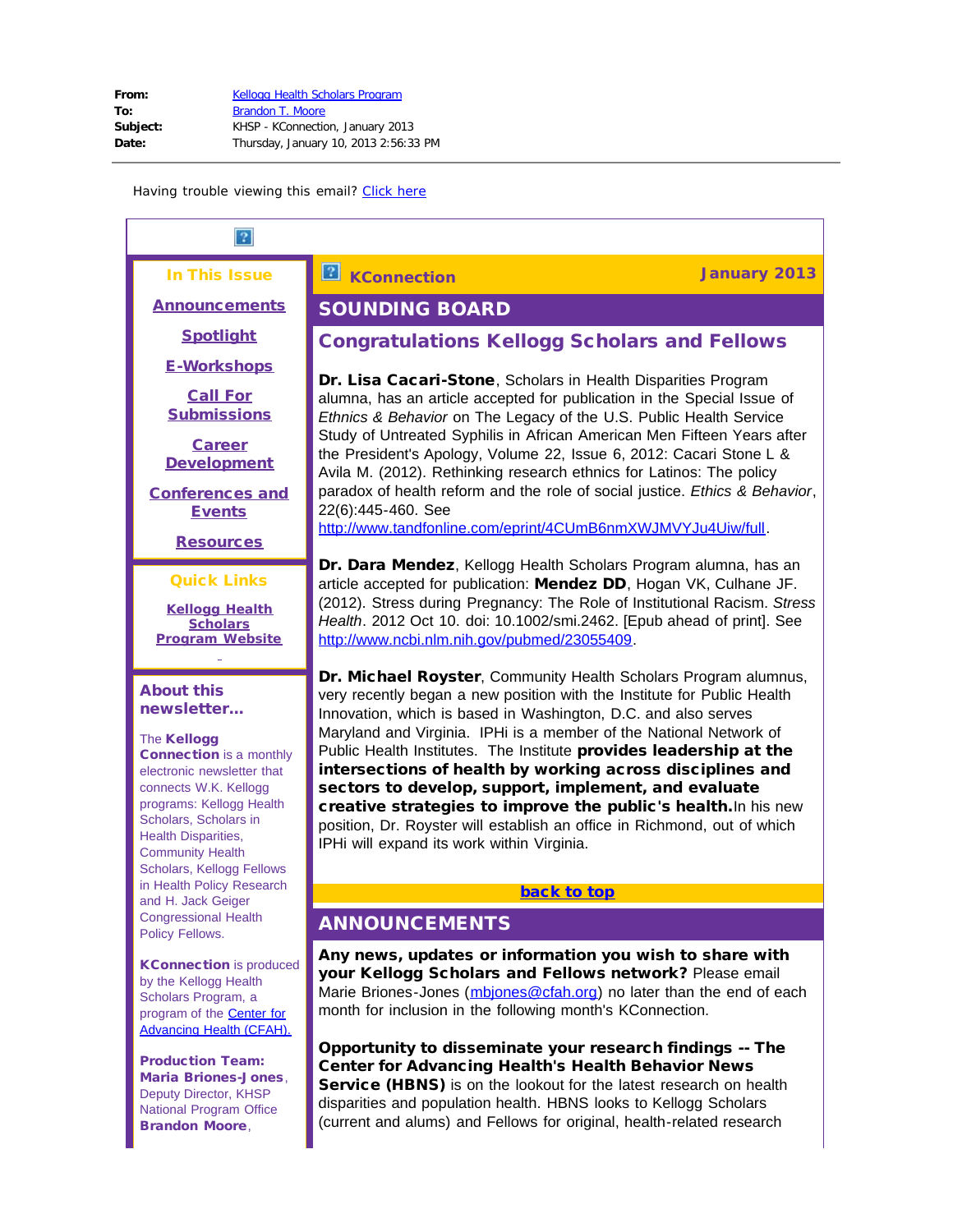<span id="page-1-0"></span>Director of New Media, **CFAH** 

### Question?

Have you moved? Have you found a new job? Is there a research question you would like feedback on? Any recent publications? Do you have any experience or advice to share? Let us know! Email: [healthscholars@cfah.org](mailto:healthscholars@cfah.org)

#### Contributions:

To contribute information, resources or announcements to Kellogg Connection, e-mail [kconnection@cfah.org.](mailto:kconnection@cfah.org)

#### *Do We Have Your Most Updated Contact Information?*

Please update our files if your email or mailing address has changed or will change. We want to keep our Scholars network as up-to-date and wellconnected as possible! Please send any changes to mbiones@cfah.org or [healthscholars@cfah.org.](mailto:healthscholars@cfah.org)

such as randomized controlled trials, surveys and large pilot programs that bring attention to, explore causes of, and demonstrate interventions for health disparities. If a peer-reviewed journal has accepted your study for future publications, please email your manuscript or early draft to Marie Briones-Jones ([mbjones@cfah.org](mailto:mbjones@cfah.org)) and Barbara Krimgold ([bkrimgold@cfah.org](mailto:bkrimgold@cfah.org)). Barbara and Marie will share it with Kelly Malcom, HBNS editor, to see if your study fits the news service niche.

### [back to top](#page-0-2)

## SPOTLIGHT ON KELLOGG SCHOLARS NETWORK

Meet Kellogg Health Scholars Program alumna, Airin D. Martinez, PhD...

Dr. Martínez is an incoming Tenure-Track Assistant Professor in the School of Transborder Studies at Arizona State University. She received a PhD in Sociology from the University of California-San Francisco, with a specialization in the sociology of health and illness. Her dissertation was a situational analysis of the lay health practice, *comiendo bien* (eating well), among Latino immigrant families in San Francisco. In this project, she identified transnational processes that sustain and transform *comiendo bien* by examining ethnographic data from 15 families in San Francisco, transnational food companies' webpages, and nutritional reports from Latin American public health agencies. A manuscript from this work, which encourages researchers to examine dietary changes among Latina/o immigrants through a transnational approach, is in the journal, *Ethnicity & Health*.

Dr. Martínez recently completed the Kellogg Health Scholars Community Track Program at the Johns Hopkins Bloomberg School of Public Health. During her fellowship Dr. Martínez led an occupational health needs assessment of Latina/o immigrants in Baltimore in partnership with Casa de Maryland, Inc. The needs assessment not only produced local data about Latina/o immigrants' work conditions and occupational health, but also led to the development and implementation of a "Safety Backpack" personal protective equipment intervention for day laborers utilizing Casa de Maryland's Baltimore Workers' Center.

Her long-term goal is to produce research that informs interventions and policies that reverse structural inequalities encroaching Latinos' healthseeking practices, particularly healthy eating. While in Arizona, she would like to conduct a photovoice project examining how single Latina/o immigrants practice *comiendo bien* (eating well) in the absence of a partner and family members. Her second project is to deconstruct "immigrant status" as a social determinant of health in order to examine how immigration enforcement policies, such as Arizona's SB 1070, affect Latina/o immigrants' health-seeking practices, physiological stress, and CRP.

In response to the question, "What do you think is the impact of your fellowship, in particular, to help achieve health equity and eliminate health disparities?" Dr. Martínez responds, "The Kellogg Health Scholars Program has provided me with several tools to achieve health equity and eliminate health disparities. The experience in the fellowship program has greatly boosted my confidence to be both an investigator and change agent by allowing me to execute a CBPR project and assist in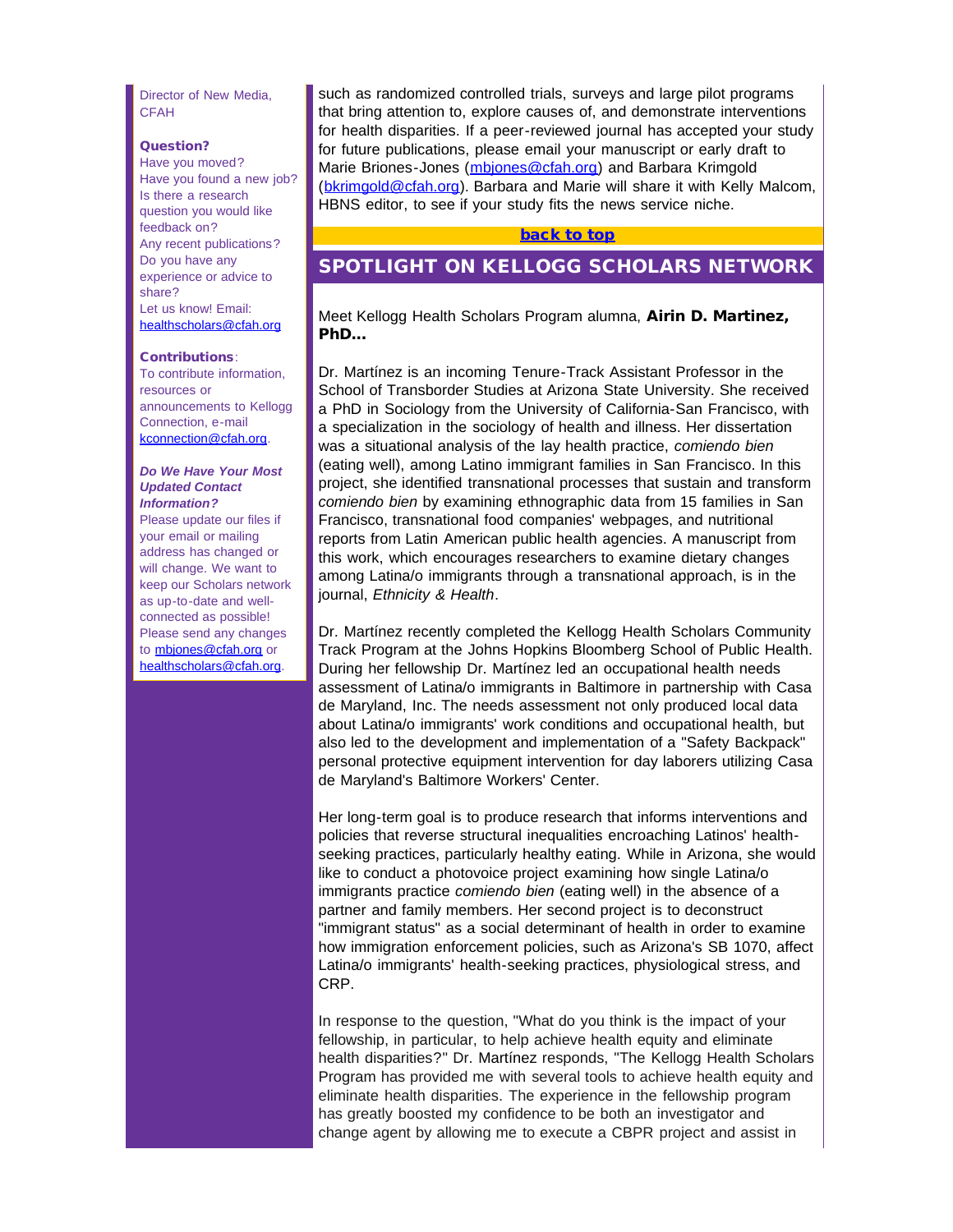<span id="page-2-0"></span>the development of a public health intervention that promotes health equity. The KHSP has also given me the tools to communicate research findings of our CBPR project directly to local members of Congress, with the hopes of influencing policy. More importantly, the fellowship has also given me the wonderful opportunity to forge professional and personal relationships with brilliant and passionate scholars."

### [back to top](#page-0-2)

## ARCHIVED KHSP E-WORKSHOPS

The archived KHSP e-workshops are taped from the live e-workshops of the Kellogg Health Scholars. These live electronic workshops are intended to bring Kellogg Health Scholars together between face-to-face networking meetings to explore topics of mutual interest. Its purpose is to form closer networks between the Kellogg Health Scholars and to provide to them and the Kellogg Community of Scholars support and resources for career development.

<span id="page-2-1"></span>Access to archived e-workshops is STRICTLY LIMITED to Kellogg Health Scholars, Kellogg Fellows in Health Policy Research (current and alumni), Scholars in Health Disparities and Community Health Scholars program alumni and H. Jack Geiger Congressional Health Policy Fellows program alumni. The contents of these e-workshops are confidential. These archived presentations should not be accessed, copied or forwarded by/to any individuals other than group of scholars, fellows and scholar/fellow alumni that have been identified.

To listen to the archived presentations and download materials, visit [http://bit.ly/f8TRa1.](http://r20.rs6.net/tn.jsp?e=0014xJLtunQVdjjHAB392Kl11pCPIuDCtkkzr4rCOSyPwci-HCju8E0v9y4MMMdyMU6UbeYXxIF59WeYm_9eBTxLkYoHQPctXnw4FAS2e-XZd_WOYQIIRmgHpi9tqt_A-Dr_g6LkVzi3sg=) For login and passcode information, please contact Brandon Moore at [bmoore@cfah.org.](mailto:bmoore@cfah.org)

#### [back to top](#page-0-2)

## CALL FOR SUBMISSIONS

Call for Submissions - International Positive Psychology **Association** Third World Congress on Positive Psychology The Westin Bonaventure Hotel Suites Los Angeles, CA June 27-30, 2013 Deadline: January 14, 2013 The International Positive Psychology Association's mission is to promote

the science and practice of positive psychology, and to facilitate communication and collaboration among researchers and practitioners around the world who are interested in positive psychology. IPPA is now accepting submissions for its upcoming conference in Los Angeles California (June 27-30, 2013), and we hope you will consider submitting an abstract! The themes of this year's conference are:

- Positive development across the lifespan
- Positive environment, sustainability, and conservation
- Healthy body/healthy mind
- Work and well-being
	- Creativity and evolution

A range of categories are available, including:

- Posters
- Organized symposia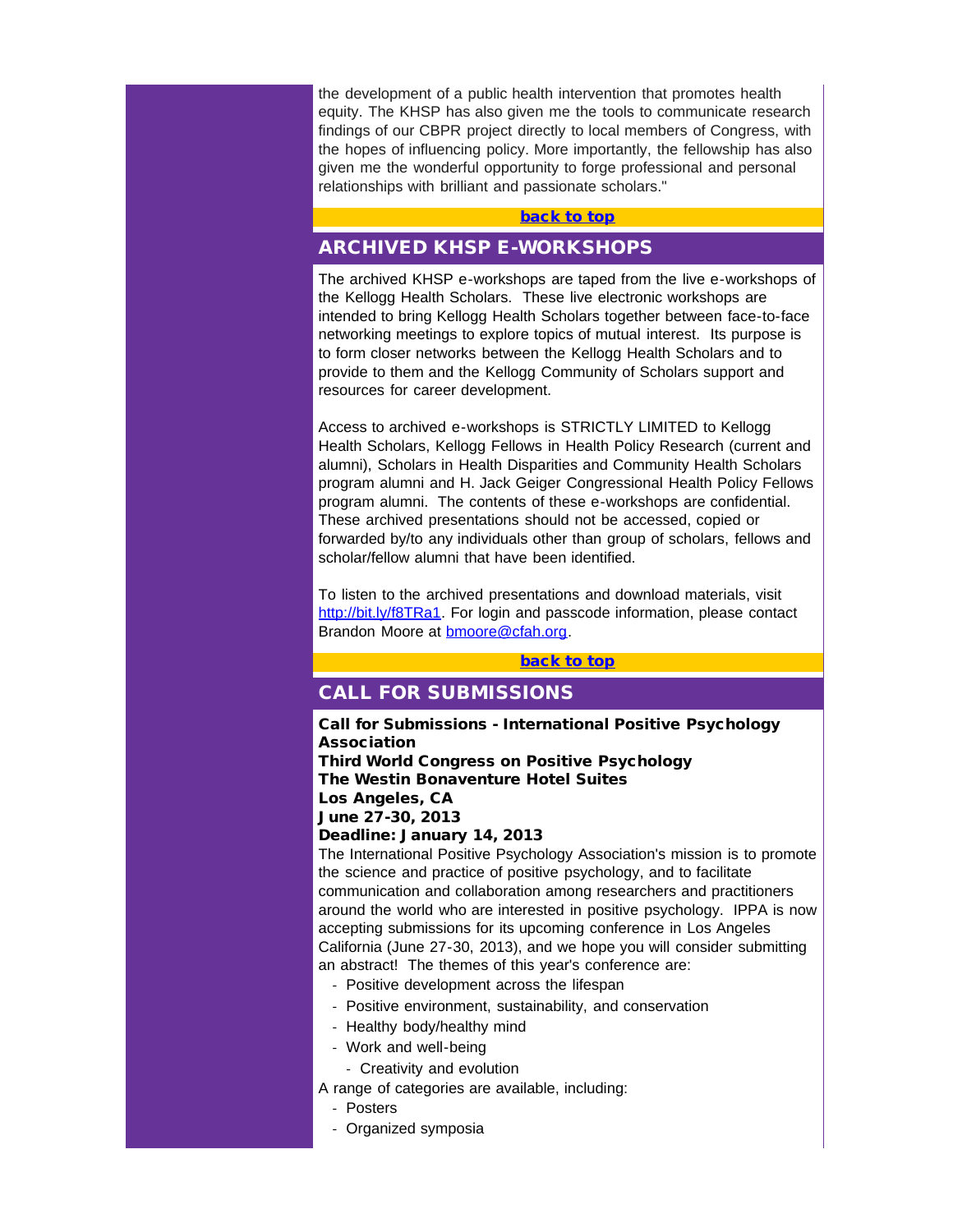- Workshops
- Conversation hours
- Individual papers

The submission deadline is January 14, 2013. For more information about the conference or IPPA, please visit [http://www.ippanetwork.org/](http://r20.rs6.net/tn.jsp?e=0014xJLtunQVdghwl9bMp2zwPkFBkXx1oCE2XGVwvcrAJNbTA0wPygAua5rcTC96ccAEN2ogS-VN8zaTtgPxZQ8L25VrilTgCEkLCvIqrHPeZhzRwQOGyP7TA==).

Call for Public Input - Institute of Medicine Committee on the Review of the Clinical and Translational Science Awards Program Deadline: January 21, 2013

The presentation slides from the December 12th meeting of the Committee are now available on the meeting website:

[http://bit.ly/Uv5KNs.](http://r20.rs6.net/tn.jsp?e=0014xJLtunQVdjXJKtNF5vL22Ver1HWNAb2fmhF2UQQAnvGafBXlt0jf7sZ6fraIuqHFXOfkyfhtb0ZVSXFjp5LEpyIFE1wMORaiIJqoIfMBvk=) The Committee is seeking public input on the CTSA program via an online form. Questions from the form could be found below so you can plan your response in advance. In order to inform the committee's January meeting, please submit your comments before January 21st. Please note that any public input will be catalogued in the committee's public access file. There will also be a public comment period at the January meeting. If you would like to share your perspective with the committee at the meeting, please register at [http://bit.ly/ZEUAMm](http://r20.rs6.net/tn.jsp?e=0014xJLtunQVdje0yFr6kYm49SijClyPCvpshJNxVeddcU8xIrgEuhtPpTPfEcl4k1LnTuqPCC-9GU4t24SpIkBJDKndlYiR54ROsbV_19cBZ4=).

Text of IOM Committee online public input form:

CTSA Mission: NCATS' Clinical and Translational Science Awards (CTSA) program seeks to strengthen the full spectrum of translational research. Institutional CTSA awards are the centerpiece of the program, providing academic homes for translational sciences and supporting research resources needed by local and national research communities to improve the quality and efficiency of all phases of translational research. The mission of the CTSA program includes providing infrastructure support to facilitate translational research, promoting training and career development for translational researchers, and developing innovative methods and technologies to strengthen translational research.

Source: [http://www.ncats.nih.gov/research/cts/ctsa/about/about.html](http://r20.rs6.net/tn.jsp?e=0014xJLtunQVdizwKOTVxK1odxOAK7DIvjfL7Oq2EEQGE1kPl5nDKJzIpl3N87kMGX8VbX7IOv665YTppcCLiRUHubDPJAOZxlOA0SZ2rW5pi8AN5kl8vyESDOTIaUVDYJDsyalWPSjVSzTOyOFt9G2kvneWAkchNEPS5AmudHte5E=) 1a) Is the mission of the CTSA program clear and appropriate for defining the success of the program and for supporting the mission of NCATS?

1b) Is the scope of the mission realistic given the available resources, support, and infrastructure?

1c) Is the mission being disseminated adequately? Are potential stakeholders aware of the resources available through the CTSA Program and are there barriers to use of those resources?

2. Strategic Goals

CTSA Strategic Goals:

1. National Clinical and Translational Research Capability 2. Training and Career Development of Clinical/Translational Scientists 3. Consortium-Wide Collaborations 4. The Health of Our Communities and the Nation 5. T1 Translational Research

Source: [https://www.ctsacentral.org/about-us/ctsa](http://r20.rs6.net/tn.jsp?e=0014xJLtunQVdjEZ5pEqOvrNFPtiYJtKy_AiubnQNtBsx3eOGzb0JiaaIGrOIr7UqTWerxyLE03d173kZkGWcsPywmgFR-WB9rgZ99YWab679PulXyxqrbzPYE-nFmuTOAhdHboPkojNhE=)

2a) Are the strategic goals of the CTSA program clear and appropriate? Do they clarify the purpose and mission of the CTSA Program? 2b) Are the strategic goals realistic given the available resources, support, and infrastructure?

2c) Are the strategic goals being disseminated adequately? 2d) Do you have suggestions for refocusing and revising the strategic goals of the CTSA program?

3. Role of the CTSAs

3a) Since the inception of the CTSA program, have the CTSA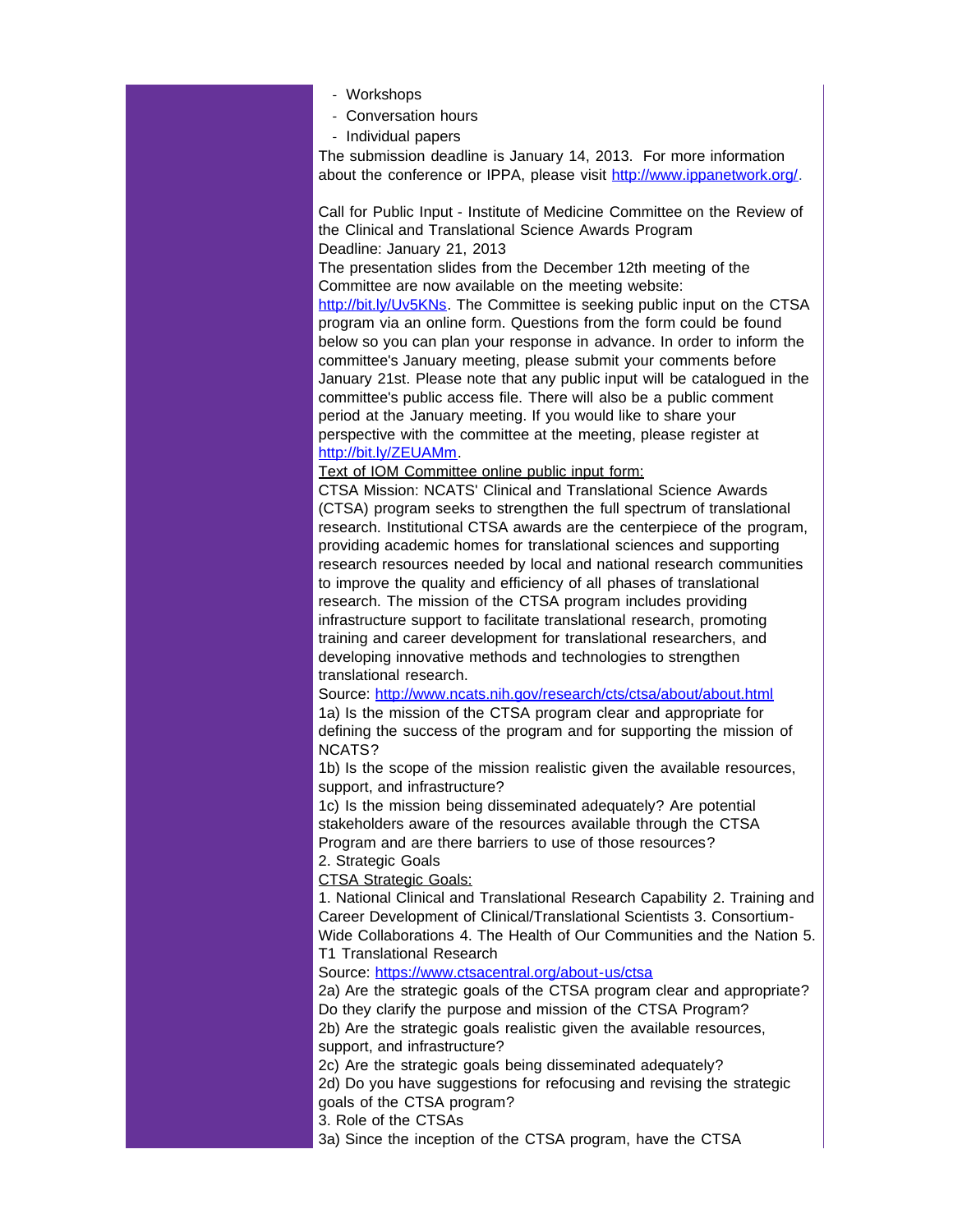institutions, individually and collectively, played an appropriate and adequate role in (please check the boxes where you believe the CTSA Program has played an adequate and appropriate role):

-Accelerating the development of new therapeutics

-Facilitating disease-specific research

-Facilitating children's health and pediatric research

 -Enhancing the integration of research funded by the NIH Institutes and Centers, and

 -Involving and interacting with community organizations and patient advocacy groups?

3b) Could the mission and strategic goals be improved to address these issues?

If so, how should they be improved?

4. Continuum of Research

4a) Please comment on the balance of CTSA Program efforts across the continuum of research from first phase studies in humans to clinical trials to population-based research on health outcomes and comparative effectiveness

4b) Does the balance need to shift? Why or why not?

5. Successes, Challenges, and Future Directions

What do you see as successes, challenges, and future directions of the CTSA Program?

6. Other Comments

## Call for Abstracts - Familias en Acción The Familias en Acción Latino Health Equity Conference Portland Community College, Rock Creek Campus Portland, Oregon May 10, 2013

### Deadline: February 1, 2013

The Familias en Acción Latino Health Equity Conference will be held on May 10, 2013 at Portland Community College at the Rock Creek Campus in Portland, Oregon. The conference provides a forum to focus on individual and community pathways to health equity through research, programs and policies. The interactive annual conference serves an important role in bridging the gap between health research/practice and Latinos to develop strategies for health equity. Conference goals are:

\* Research: To provide a forum for local and international public health researchers to share lessons learned from successful efforts to understand and address health disparities impacting Latinos.

\* Career Development/Workforce: To provide networking and professional development opportunities to inspire underrepresented students to pursue careers related to health care delivery, health care administration, and health disparities research.

\* Care: To provide a forum for care providers to share best practices and build skills to provide effective patient-centered care to Latino patients.

\* Policy: To provide a forum for engaging and informing policy makers and stakeholders to promote health equity for Latinos.

Participants are welcome to submit abstracts for workshop and poster presentations in the following topics:

Community Health Systems Planning & Policy Development

- \* Mental Health Treatment & Emotional Well Being
- \* Non---Traditional Health Workers/Community Health Workers
- \* Public Health Education & Health Promotion
- \* Cultural Competence in Health Care
- \* Patient---Centered Models for Care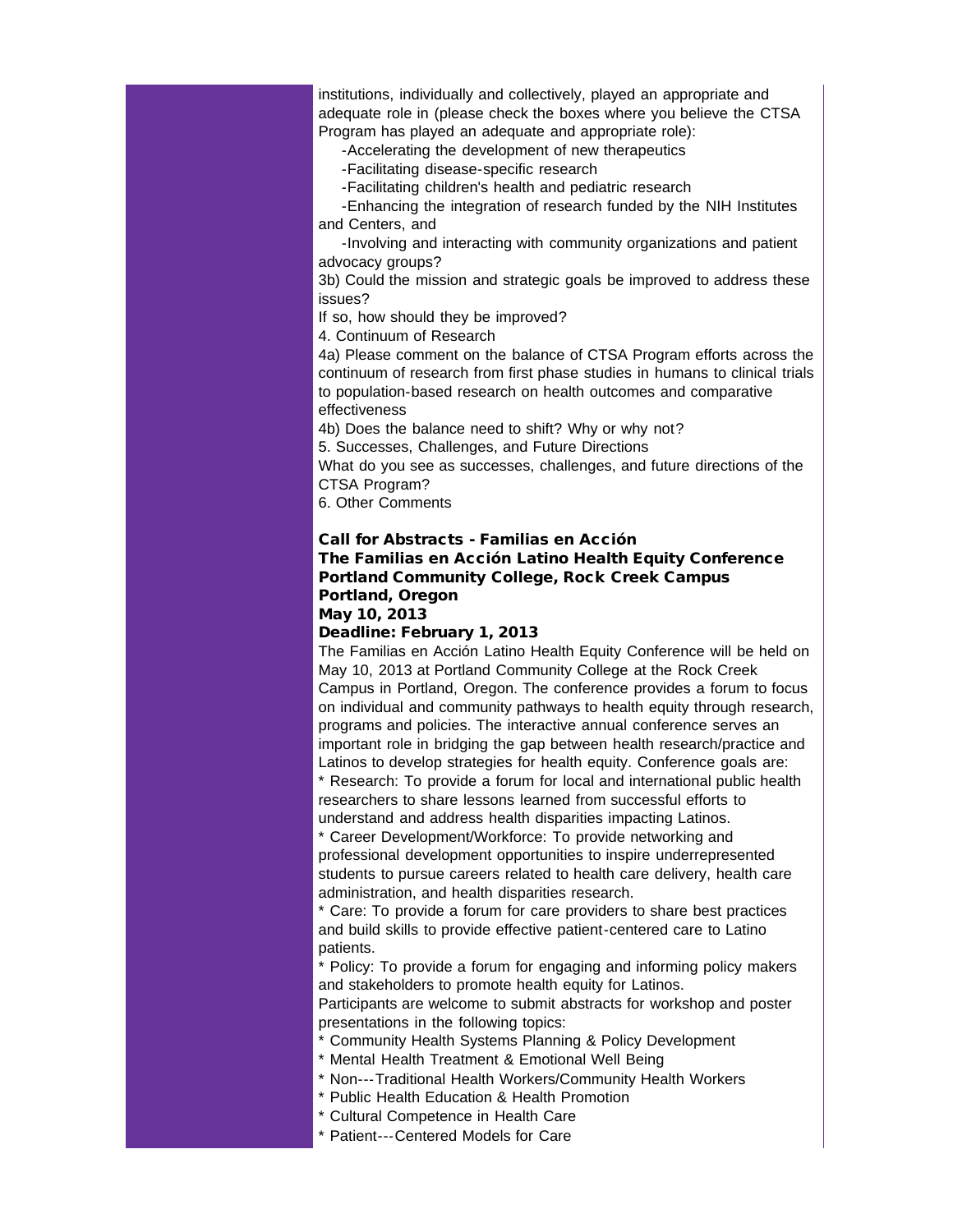\* Developmental Determinants of Health and Disease Instructions for Abstract Submission: Abstracts must be submitted to [info@latinohealthequityconference.com](mailto:info@latinohealthequityconference.com) by February 1st, 2013. The Executive Planning Committee will review all abstracts and the authors will be notified by email by February 15th, 2013. For more information about the conference, please visit

[www.latinohealthequityconference.com](http://r20.rs6.net/tn.jsp?e=0014xJLtunQVdhUvAFSiyY-3iuITHjeizCD8Ea6YnEjKBZjB-gwe7gx0JsFZsnaSlQmO8LY0NvqOy9yY30Yjw23ykGbG_r418mo7vdzWSqK3Iyu2d0uWbNgf2pXRa-_FN7_63AOzAogGtw=). Abstracts must be submitted in English. Titles should be concise and describe the presented work, written in 12-point

Font (Times New Roman) in bold. Author's names, affiliations and text should be written in 12-point font

(Times New Roman) single-spaced. Author's information should include full names of the authors' and

affiliations annotated by superscript numbers. Abstracts should not exceed 300 words. The text should not include abbreviations and structural parts should summarize the main results and conclusions of the work (Background, Methods, Results, Conclusion). Illustrations, figures, tables, or graphs will not be accepted and will not appear in print. The Executive Planning Committee reserves the right to accept or refuse an abstract and to designate suitable sessions for the abstract.

## CALL FOR ABSTRACTS - 141st American Public Health Association Annual Meeting

Theme: Think Global, Act Local: Best Practices Around the World Community-Based Public Health Caucus Submission Deadline: Friday, February 8, 2013

The Community-Based Public Health Caucus invites abstracts related to the science and practice of community-based public health for the 141st American Public Health Association Meeting and Exposition to be held from November 2 -November 6 in Boston, MA. The theme of the 2013 meeting is*Think Global, Act Local: Best Practices Around the World*and we have particular interest in abstracts and proposals that reflect this theme.

Overview of the Community-based Public Health Caucus:The Community-Based Public Health Caucus, approved by the APHA Executive Board in 2001, is guided by the belief that community lies at the heart of public health, and that research protocols and interventions work best when they are rooted in the values, knowledge, expertise, and interests of the community. We believe that health encompasses the physical, mental, spiritual, social, environmental, and economic wellbeing of a community and its members. We recognize the power of equal partnerships connecting community members, community-based organizations, academic institutions, and health agencies in order to address the myriad health issues affecting communities today. We understand that, in order for these partnerships to be equal, and for interventions and research to be community-based, community members must participate fully in the identification of health issues as well as in the selection, design, data collection and analysis, implementation and evaluation of programs that address these issues. Further information about the Caucus and its guiding principles can be found at [www.cbphcaucus.org](http://r20.rs6.net/tn.jsp?e=0014xJLtunQVdgMh0qWvf141N_huWCyu9M3N3UfJecri540ViDtFxB_RFG073PIz-GTCGu654UmUt5z_lk14LQ7jT0yaoBAM3YsRrO-MdAcGDY=).

Call for Abstracts for the 2013 Annual Meeting:We invite abstracts that advance our knowledge of community-academic partnering in multidisciplinary collaboration and a diversity of community-based public health activities, including basic and applied research projects, interventions, teaching and service learning projects. Of particular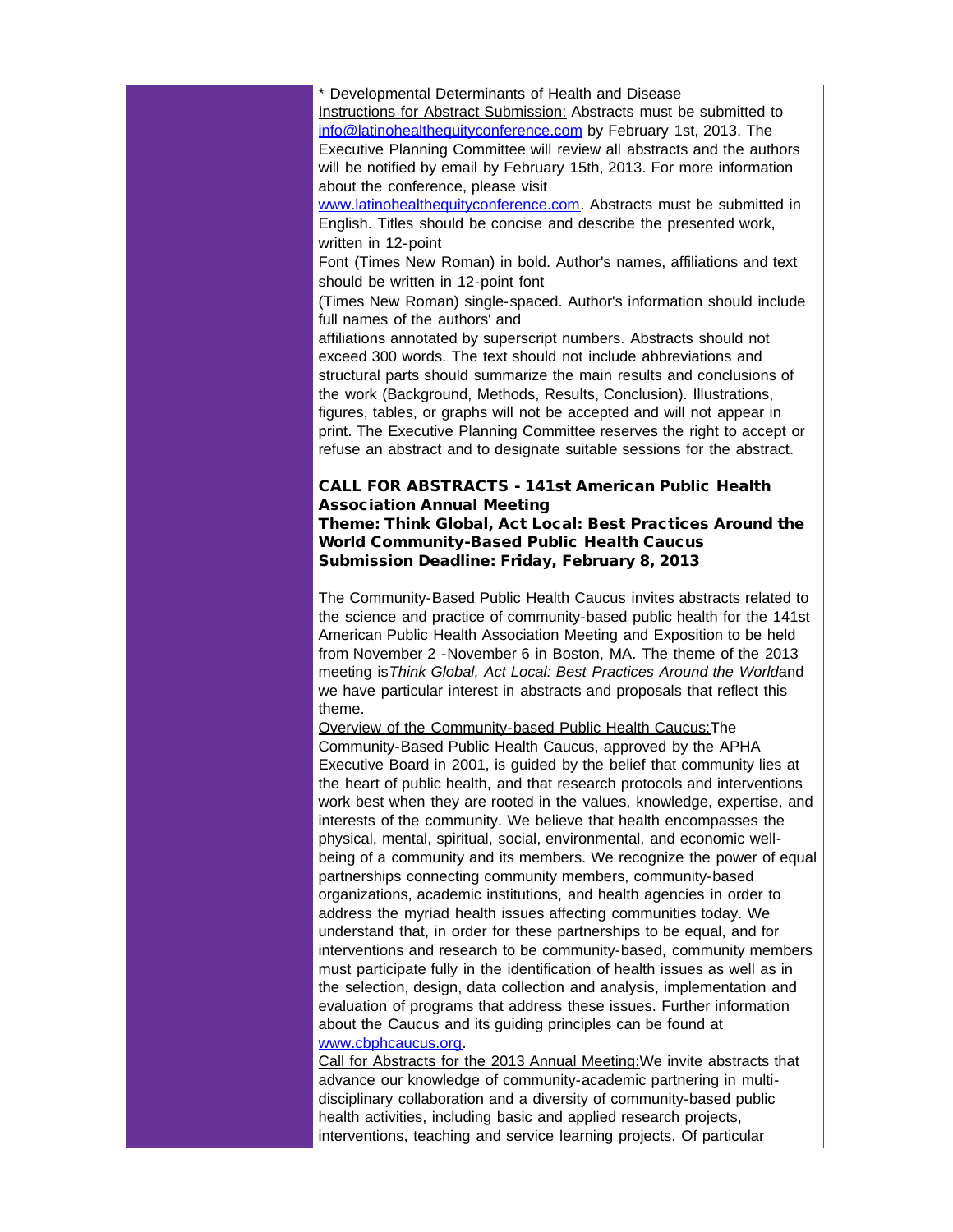interest are presentations of initiatives that put community-based organizations in the lead position. Presentations that provide participants with enhanced knowledge and skills to conduct community-based public health activities as well as those that explicitly describe the application of community-based participatory research (CBPR) to promoting healthy communities especially through policy change and decision-making at the local, state and federal level, are also of great interest. Electronic submission is required: [https://apha.confex.com/apha/141am/oasys.epl](http://r20.rs6.net/tn.jsp?e=0014xJLtunQVdjjY37BZSv0OzY692a7DNI5AAnKualw6mGsiAym2nx9p1fw4y_OQBaHr8eRXcs2VuiibAdvCjqegioEsZGBaCA3ZL24U3uI7tFZBzQWUDUWnI7yXINXzpLv12sI_cvzYV0=). We are particularly interested in abstracts that address:

- Academic-community partnerships: The good, the bad, and the ugly
- Benefits & power of partnerships
- Community voices: Community member perspectives on community-academic partnerships and CBPR (presenting author must be a community member)
- Developing community faculty and community partners
- Developing gold standards for CBPR
- Healthy community promote healthy minds & bodies
- Healthy virtual/internet communities
- Lessons learned from community-based participatory research projects
- Measures, methods, and evaluation in CBPR
- The importance of community involvement in research
- The role of community partners in community based public health
- The scholarship of CBPR (presenting author must be an alumni of the Kellogg Health Scholar Post-doctoral Program or antecedent programs)
- Youth roundtable: Youth leading the way to healthier communities (presenting author must be a student/youth)

We are also looking for abstracts on efforts to use community-university partnerships or other types of collaborations, the development of partnerships, capacity-building, research translation into practice and/or policy, and innovative strategies, programs, models, and best practices to address community based public health issues.

Abstract Review Process: All abstracts are peer-reviewed by both community and academic members of the Caucus. They will be considered for oral, poster or roundtable presentation, unless authors indicate a preference. Abstracts are evaluated for their quality and the degree to which their content is consistent with the principles of the Community-Based Public Health Caucus and the 2013 APHA Meeting theme, *Think Global, Act Local: Best Practices Around the World.* If your abstract is accepted for presentation, you are required to present material as stated in the peer-reviewed abstract.

Instructions for full session proposals: We also invite submissions of PROPOSALS FOR FULL SESSIONS (90 minutes). These sessions will consist of five to six presentations (plus a moderator if necessary) that share a common theme, ideally related to the meeting theme, *Think Global, Act Local: Best Practices Around the World.* Please note that each individual abstract to be included in a full session must be submitted through the APHA electronic abstract submission process. Each abstract will be reviewed independently, and be subject to the same blind peer-review process as other abstracts. Due to limited number of sessions available for oral presentations, in order for a full session proposal to be considered, each individual abstract from the proposed full session must be accepted on its own merit. If all abstracts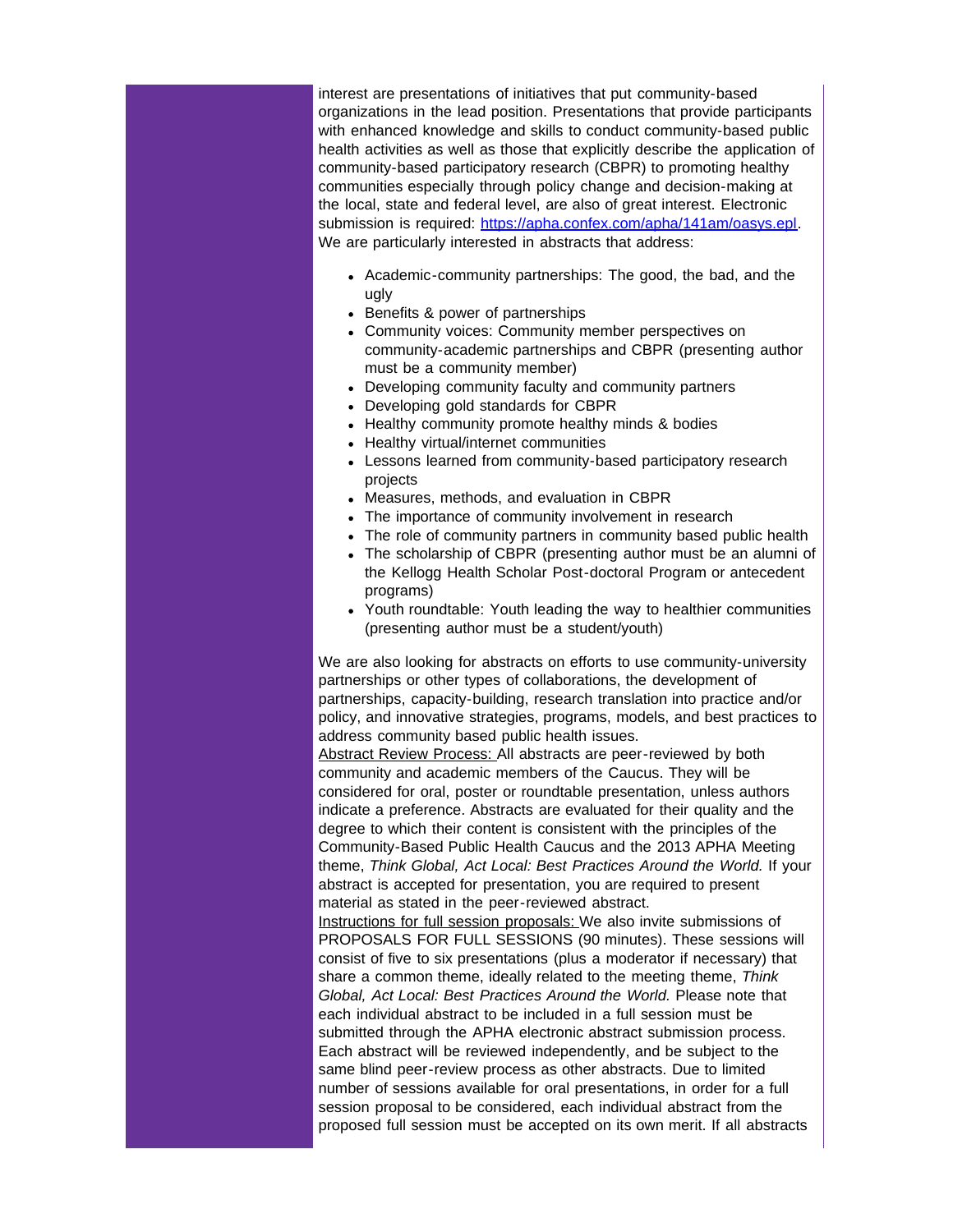are not accepted, the full session will not be considered. However, the individually accepted abstracts will be considered for presentation together within another topic area session. In addition to each individual abstract submission, a one-page overview of the proposed full session must be submitted directly to the planner via electronic mail at: [cbphc2013@gmail.com.](mailto:cbphc2013@gmail.com)

## This one-page overview should include:

1. Full session title

2. Name of the lead facilitator and the contact person for the full session 3. Brief overview of the full session and how the individual abstracts are integrated

4. List the individual abstracts for the full session in presentation order, including the following information: abstract number; abstract titles; author(s); time allocated for each presentation (including discussion). Suggestions for Fundraising: We are most interested in abstracts submitted for presentation by community-academic partners. We know that co-authors from community-based organizations whose abstracts are accepted for presentation during the 2013 meeting may face challenges with the costs of attending APHA. Unfortunately, the CBPH Caucus currently does not have funding for travel scholarships, but we are looking to raise such funds. We encourage authors to review, "Suggestions for Fundraising for APHA", a guide compiled by other Caucus members on ways to fundraise which includes templates for writing letters to funders and calculating your expenses. Download the guide on our website: [www.cbphcaucus.org.](http://r20.rs6.net/tn.jsp?e=0014xJLtunQVdjp-JBbs5WATQbC3qkBs-5rZpIxh2qju1d_Mmv30UYQbB-BF7YsG8i0kHIFof8G4OCVnoT16CMkadoh4veweaxDc8P9yggS1ESHLbuTO4E77A==)

OPPORTUNITIES FOR YOUTH INVOLVED IN CBPH

ENDEAVORS!!!We value young people as the next generation of CBPH activists. True to our vision, we work to support young activists and encourage their attendance to APHA. We ask community-academic partnerships that involve students to please support these students in co-presenting especially, but not limited to, roundtable or postersessions (e.g., high school students participating in community-based public health research or activism). Young people 13-25 can participate and become active in the CBPH Caucus Youth Council (see [www.cbphcaucus.org](http://r20.rs6.net/tn.jsp?e=0014xJLtunQVdgMh0qWvf141N_huWCyu9M3N3UfJecri540ViDtFxB_RFG073PIz-GTCGu654UmUt5z_lk14LQ7jT0yaoBAM3YsRrO-MdAcGDY=) for more information). Students under 17 who attend must be accompanied by a chaperone. Please see above, "SUGGESTIONS FOR FUNDRAISING" for more information about youth attending APHA.

Continuing Education Credit:

APHA values the ability to provide continuing education credit to physicians, nurses, health educators and those certified in public health at its annual meeting. Please complete all required information when submitting an abstract so members can claim credit for attending your session. These credits are necessary for members to keep their licenses and credentials.

For a session to be eligible for Continuing Education Credit, each presenter must provide:

1) an abstract free of trade and/or commercial product names

2) at least one MEASURABLE objective (DO NOT USE "understand" or "to learn" as objectives, because they are not measureable).

Examples of Acceptable Measurable Action Words:

Explain, Demonstrate, Analyze, Formulate, Discuss, Compare, Differentiate, Describe, Name, Assess, Evaluate, Identify, Design, Define or List.

3) A signed Conflict of Interest (Disclosure) form with a relevant Qualification Statement. See an example of an acceptable Qualification Statement on the online Disclosure form.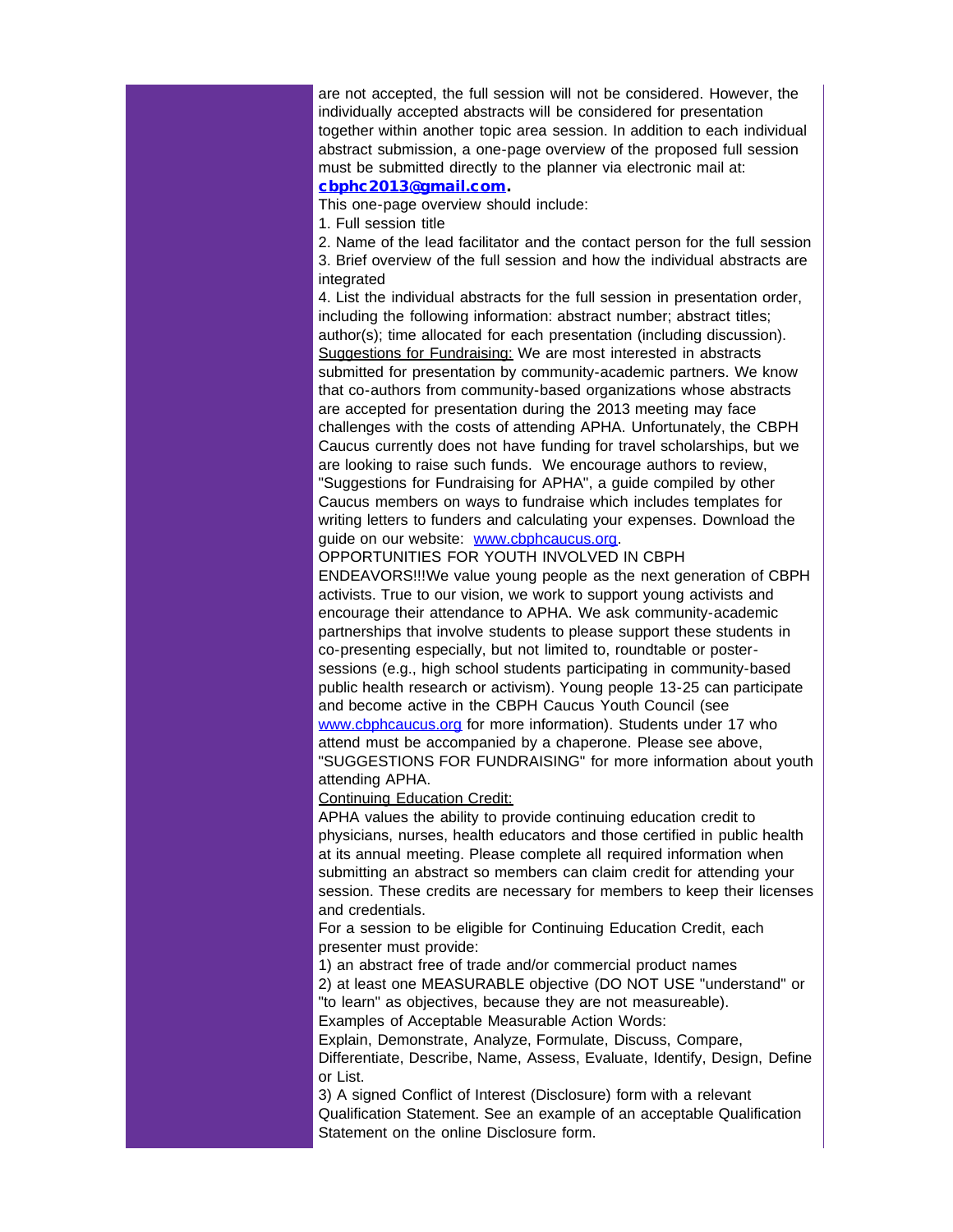Thank you for your assistance in making your session credit worthy. Contact Annette Ferebee at **annette** ferebee@apha.org if you have any questions concerning continuing education credit. Contact the program planner for all other questions. Contact Information: Please feel free to contact the program planners should you have questions regarding your submission. Program Planner Contact Information: Mysha Wynn, MA Project Momentum, Inc. P.O. Box 4053 Rocky Mount, NC 27803 Phone: 252-314-4363 [cbphc2013@gmail.com](mailto:cbphc2013@gmail.com) *and* Larkin L. Strong, PhD, MPH Department of Health Disparities Research University of Texas M.D. Anderson Cancer Center Unit 1440 PO Box 301402 Houston, TX 77230-1439 Phone: 713-563-8930 [LLstrong@mdanderson.org](mailto:LLstrong@mdanderson.org)

Call for Abstracts -- American Public Health Association 2013 Annual Meeting

Theme: Think Global, Act Local: Best Practices Around the **World** 

Boston, MA November 2-6, 2013

Deadlines: February 4-8, 2013 at 11:59 PST (Depending on the Section, Special Primary Interest Group, Caucus or Forum)

The American Public Health Association's Call for Abstracts for its 141st Annual Meeting and Exposition to be held Nov. 2-6, 2013 in Boston is now open. The theme is *Think Global, Act Local* with a focus on best practices around the world. Find out more about the [2013 APHA Annual](http://r20.rs6.net/tn.jsp?e=0014xJLtunQVdjOo1VlJnWknDEeQkodIZyUBJPTBTHCeYhEyLVSEbxG5QhYFi4R8aqnUbAdm1mG7s9EvlbQs2eyQShUcMNZMeFYZ2cxnke64qUToRRtNB6KjpwIJhZ5yUkq0S3R5JqfL-ZAHNAoPhbO3ZbgTxhktl8K) [Meeting.](http://r20.rs6.net/tn.jsp?e=0014xJLtunQVdjOo1VlJnWknDEeQkodIZyUBJPTBTHCeYhEyLVSEbxG5QhYFi4R8aqnUbAdm1mG7s9EvlbQs2eyQShUcMNZMeFYZ2cxnke64qUToRRtNB6KjpwIJhZ5yUkq0S3R5JqfL-ZAHNAoPhbO3ZbgTxhktl8K) We encourage you to submit abstracts in all areas of public health as well as abstracts that focus on the Annual Meeting theme. All abstracts must be submitted online. An easy-to-use online form will walk you through the process step by step. The deadlines for submission of abstracts range from Feb. 4-8, depending on the Section, Special Primary Interest Group, Caucus or Forum to which you submit your abstract. All submissions will end at 11:59 p.m. PST on the due date listed on the Call for Abstracts Web page. No late submissions will be accepted. You do not need to be an APHA member to submit an abstract. However, if your abstract is accepted for presentation, the presenting author MUST become an APHA individual member and must register for the Annual Meeting by the advance registration deadline. Submission of an abstract implies a commitment to present at the Annual Meeting, therefore, please make sure you understand these requirements before submitting an abstract. [START YOUR ABSTRACT SUBMISSION](http://r20.rs6.net/tn.jsp?e=0014xJLtunQVdj6CgboDc2uHl6hkbB5eB8legWhn3zs2zX6qtaQN86lgbNA2td3p0YoJXN5aKglOhYcEGzET-DClh6n1VveobpKg97B6wN74MynJI2tjrWWCWySzMOUWTuRAYIXwY4y_5W1iG2TXr2i5Jsb73Eaj3md)

Call for Papers - *Journal of Community Practice* Theme: Interdisciplinary Scholarship for Community **Practice** Deadline: April 1, 2013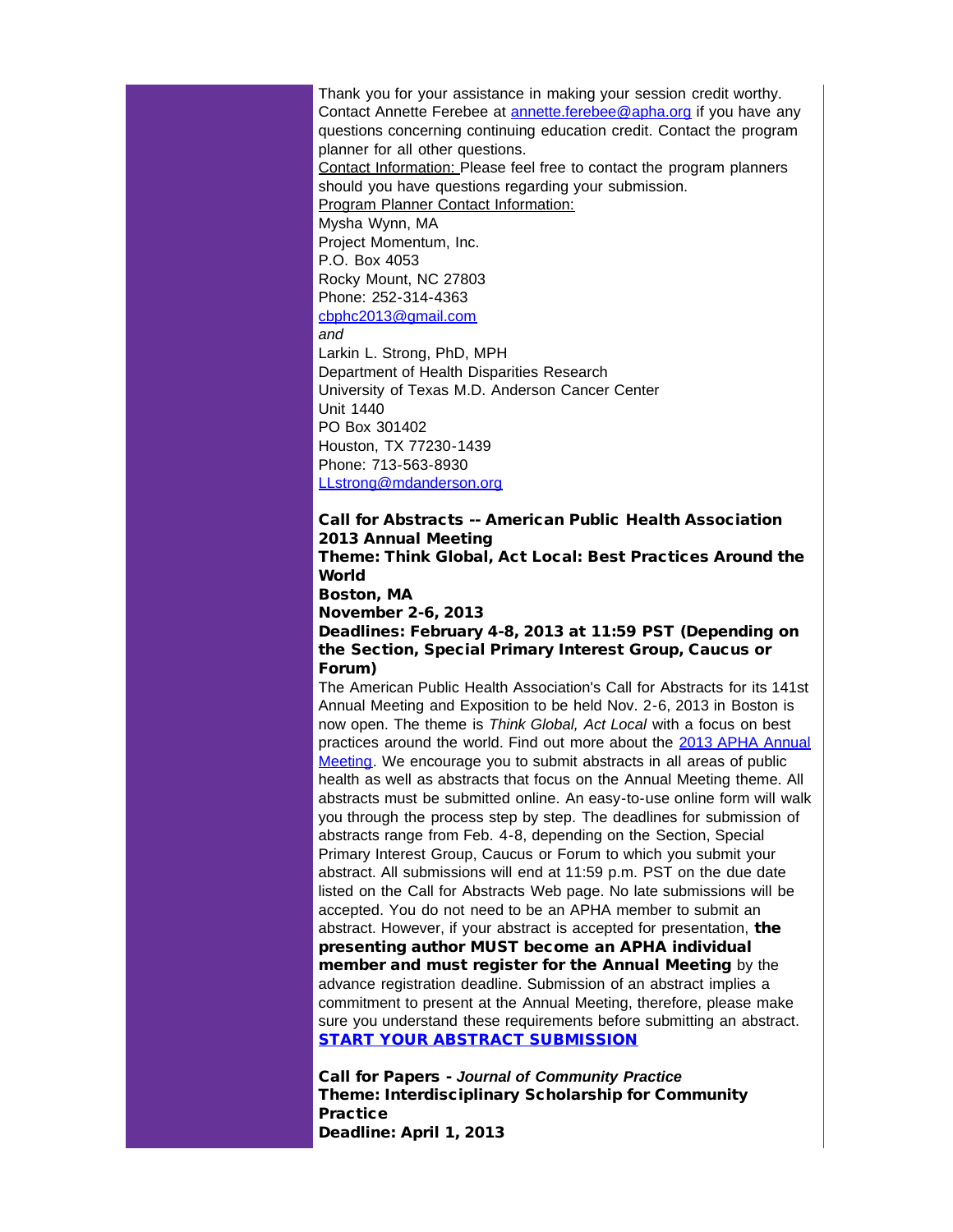The Journal of Community Practice announces a call for papers to appear in a special issue of the journal related to the theme " Interdisciplinary Scholarship for Community Practice," guest edited by Lorraine M. Gutierrez, Larry Gant and Katie Richards Schuster at the University of Michigan. At the turn of the 21st century, we would not have envisioned the challenges and opportunities that exist today in our nation and the world. In 2000, we would not have predicted the degree to which global and domestic terrorism, economic adjustments, natural disasters, migration and immigration, new and emerging technologies, globalization and other phenomena would impact the structure and substance of our lives. The conditions of this past decade have affected us all. Economic trends have taken a significant toll on the lives of those who are most vulnerable. These challenges are not unique to the US and are mirrored around the globe. But with these challenges, the 21st century also offers opportunities that are possible in an increasingly technological and interconnected world that can create possibilities for multicultural, intergenerational participation, innovative models of community organization, cross-sector collaboration, participatory media, and new forms of knowledge development. What is the role of community practice in this environment? We are interested in scholarly papers focused on the continuing evolution of community practice for meeting the needs of an increasingly changing world. We are particularly interested in papers that focus on the implications of emerging demographic trends and social conditions, the emergent research methods, and the use of innovative methods, such as the arts or information technology, in community practice. As an interdisciplinary journal grounded in social work, we encourage papers that demonstrate interdisciplinary collaboration and community-based scholarship. Submission: Manuscripts should be submitted online by April 1, 2013 and labeled FOR SPECIAL ISSUE for consideration by the special issue editors. Submission is via [http://mc.manuscriptcentral.com/wcom](http://r20.rs6.net/tn.jsp?e=0014xJLtunQVdgSoXxKNG4VEdY2gaz6msHRIj40uSUErJPZbP8EmANtFk9E2DnF5iHx8yATiKTu2g6WbjxFZ4ya-oiAlmBR12oGQlU7cLShKI61LeWCVtFvg4G-xX7kx4rT). Manuscripts may be approximately 25 typed pages double-spaced (including the abstract, references, tables and figures). Please contact Lorraine Gutierrez ([lorraing@umich.edu](mailto:lorraing@umich.edu)) with any questions about this special issue.

### [back to top](#page-0-2)

### <span id="page-9-0"></span>CAREER DEVELOPMENT

City University of New York School of Public Health at Hunter College (Epidemiology and Biostatistics - EPI/BIOS) Assistant or Associate Professor Job ID: 7001

General Duties: Performs teaching, innovative research, and guidance duties in area(s) of expertise as noted below. Shares responsibility for committee and department assignments, performing administrative, supervisory, and other functions as may be assigned.

Campus Specific Information: The City University of New York (CUNY) has successfully established an accredited School of Public Health (SPH), headquartered in East Harlem. This SPH has identified the following priority areas on which to focus its teaching research and service efforts: urban health, chronic disease prevention and management, population aging and health equity. The CUNY SPH is a consortium of the public health programs at Hunter (East Harlem campus), Brooklyn, and Lehman Colleges, and the CUNY Graduate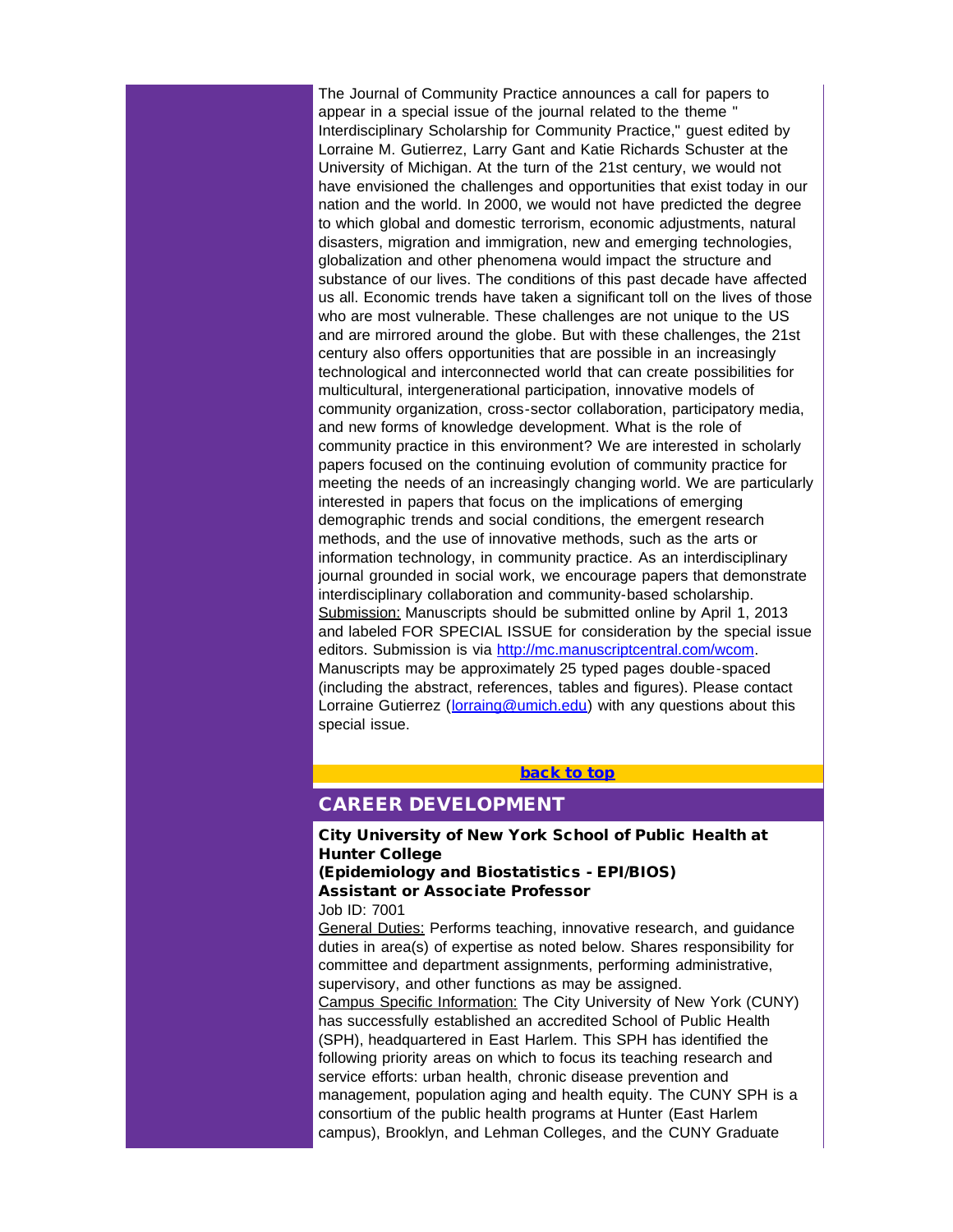Center. The CUNY SPH offers a range of CEPH-accredited MPH and DPH degree programs, including an MPH in either epidemiology or biostatistics and a DPH in epidemiology. The CUNY SPH at Hunter College located in East Harlem seeks applications for the position of Assistant or Associate Professor within the Epidemiology and Biostatistics (EPI-BIOS) program, with the specific role of augmenting the quality of biostatistics teaching and engaging in independent and collaborative public health-oriented research. Successful candidates will: expand and harmonize curricula in biostatistics and epidemiology, with particular emphasis on biostatistics; develop and teach biostatistics courses for master's and doctoral students; supervise students; lead and/or participate in public health-oriented and interdisciplinary research and grant-writing; publish in scholarly journals and participate in faculty governance. Preference will be given to candidates with a growing track record of independent grant-funded research funding. This 9-month, salaried tenure-track appointment at the rank of either Assistant or Associate Professor will be made at Hunter College, beginning September 2013. Visit the website for more details:

## [http://www.cuny.edu/site/sph.html](http://r20.rs6.net/tn.jsp?e=0014xJLtunQVdhFiynv7MPNw6oeUsC3MOQ447n20urHk8w3XWATcDTpzTJqwosHuhlHqhRKWS89IFNpWiGDpKgvbpEqorrAGKy8PLgPDRqoVZ0OMHsZVkFq0pzvC31ZCe_g)

## Key responsibilities include:

\* Strengthening and further developing the biostatistics training component of the EPI-BIOS MPH program.

\* Teaching graduate courses in biostatistics and helping to develop new courses aligned with the EPI-BIOS program, as needed. Providing support to the school-wide MPH and DPH program.

\* Seeking funding with interdisciplinary research teams.

MINIMUM QUALIFICATIONS: Doctorate in biostatistics, or similar field in the social or natural sciences (e.g., statistics, epidemiology, public health, medicine). Also required are a demonstrated track record of proficiency in teaching both introductory and advanced biostatistics (or near equivalent course material) at the graduate level, interest in and potential for productive scholarship or creative achievement, and desire to collaborate with others for the good of the EPI-BIOS Program and the CUNY SPH.

OTHER QUALIFICATIONS - The following qualifications and experience are desired, but not required:

\* Research experience in public health, clinical or related discipline

\* Active portfolio of grant funded research and peer-reviewed scholarship \* Previous academic experience, with teaching at the graduate level (especially teaching of public health-related courses)

\* Prior applied research experience in communities, workplaces, health departments or other non-academic settings is a plus.

\* Experience in one or more of the following methodological areas is highly desired: complex survey sampling and weighting, probabilistic data linkage, mathematical modeling, instrumental variable analysis, age, period, cohort (APC) models and APC projection models, partial least squares, general additive models (smoothing & non-parametric approaches, including incorporation of non-parametric regression into conventional multivariate analysis), and handling missing data (i.e., multiple imputation, inverse probability weighting, etc).

COMPENSATION: Commensurate with qualifications and experience within the salary range for the title:

\* 9-month salary for Assistant Professor: \$42,873 - \$74,133

\* 9-month salary for Associate Professor: \$55,602 - \$88,418 Candidates with a strong and sustained track record of peer reviewed publications, grant history, leadership skills and national recognition will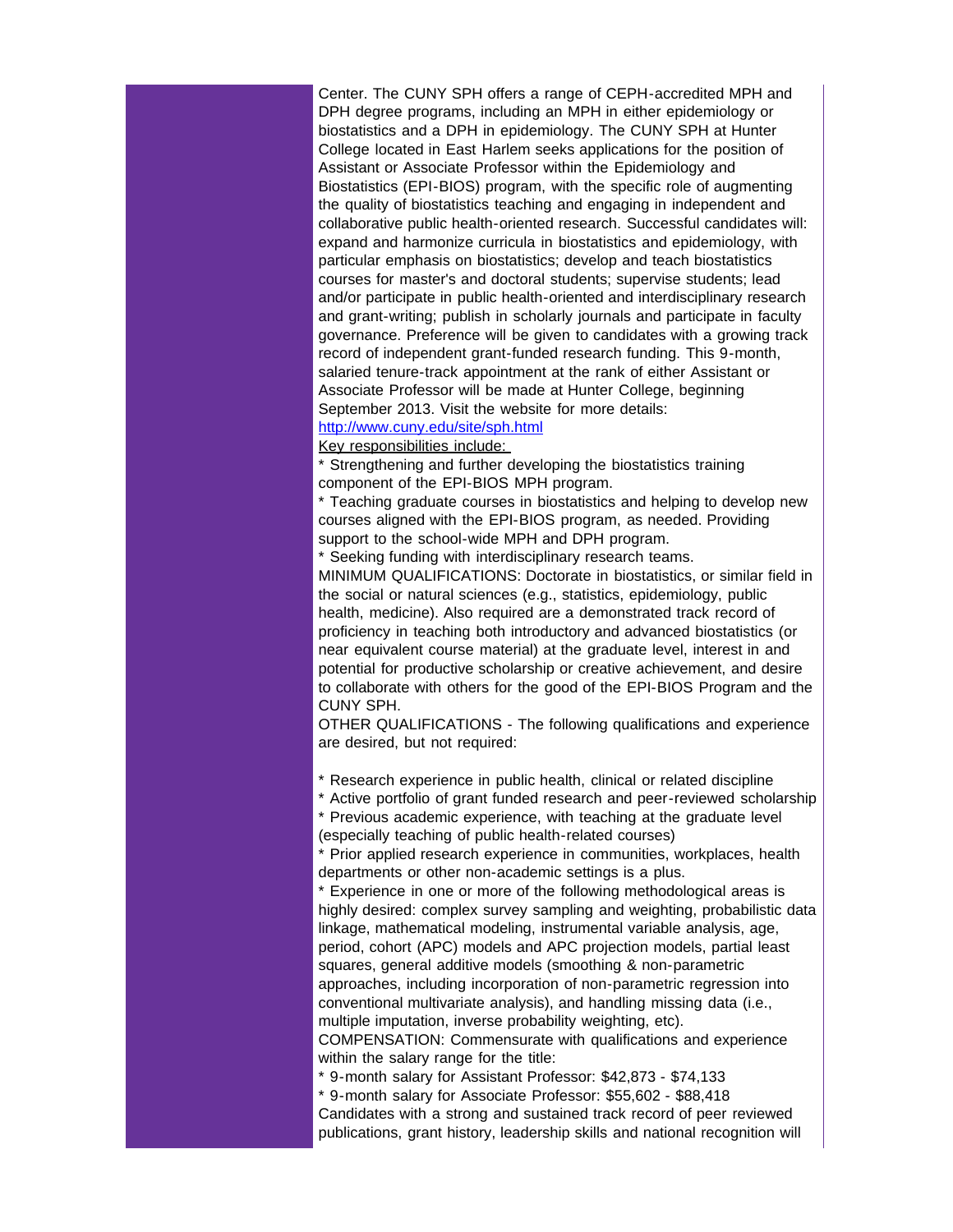be considered for the rank of Full Professor. Salary offers will be commensurate with academic rank, experience, academic accomplishments and national reputation. BENEFITS: CUNY offers a comprehensive benefits package to employees and eligible dependents based on job title and classification. Employees are also offered pension and Tax-Deferred Savings Plans. HOW TO APPLY: Please have your curriculum vitae, a narrative description of your research accomplishments and goals, courses taught, three recent articles or manuscripts and the names and contact information of three references available to attach into the application before you begin. Applications can be submitted on-line by accessing the CUNY Portal on City University of New York job website [http://cuny.edu/employment.html](http://r20.rs6.net/tn.jsp?e=0014xJLtunQVdhyjlGwoYNVp34DD0G6tsJG1dfgX9GeYMdk3oGq5V30plOTh7nY9QWxszK1NwiQdYN9U8VcXW4w0F1APf8ylCZono1BAs-880v0vsxW_gy8_w==) and navigating to Careers at CUNYfirst. Current users of the site should access their established accounts; new users should click on the appropriate link to register. Instructions on how to apply for a position at CUNY: [http://cuny.edu/employment/cunyfirst/CUNYfirst-application.html](http://r20.rs6.net/tn.jsp?e=0014xJLtunQVdhAIA3egzG4D_tElOKwgugwqA2WAQRe7hy2BYyA1r0bZSel2eMatrgTna2wunzstLnvrk9byzwJrMUgRmubQyettRFVbnjbOH0SrAMsHjHrOLSR2_XkhlEVoDnQdwSv63GXnTN0sSSTLrHW6JJcVPPQ8x0nhZTYh6A=) Click here to go directly to the posting.[http://bit.ly/ZxGjfZ](http://r20.rs6.net/tn.jsp?e=0014xJLtunQVdjw1tDMhluSGyyoPlIT6aX52YwMNmRFHMXgVOhGtEQlz2Ia19-FWkeGT9Uah_Qx01abA6WUdai5gXzc9v_XnZPBVejUTvHGkbI=)

CLOSING DATE: Open until filled with first review of application material to begin December 1, 2012. JOB SEARCH CATEGORY

CUNY Job Posting: Faculty

## National Cancer Institute Tobacco Control Research Branch Branch Chief

### Review of Applications Begin: March 15, 2013

The Department of Health and Human Services (DHHS), National Cancer Institute's (NCI), Division of Cancer Control and Population Sciences (DCCPS), Behavioral Research Program (BRP) is seeking a senior scientist to serve as Chief of the Tobacco Control Research Branch (TCRB). TCRB provides national and international leadership and support for research activities related to prevention and control of tobacco use and the elimination of cancer and suffering due to tobacco use. TCRB also synthesizes and disseminates scientific findings through publications, special journal issues, and its Tobacco Control Monograph series. The successful candidate will lead a group of behavioral and social scientists, fellows, and administrative staff to develop innovative research initiatives, and to encourage research in key scientific areas, to advance tobacco control. The Branch Chief will work collaboratively with the Associate Director and other Branch Chiefs in BRP to lead new initiatives within the program, the NCI, and the NIH. Moreover, the Branch Chief will play an important role in increasing functional integration of substance use, abuse, and addiction-related research across NIH, and collaborate with senior leadership across agencies within DHHS, including the Centers for Disease Control and Prevention (CDC), the Food and Drug Administration (FDA), with other Federal Agencies, as well as with diverse non-governmental agencies on a range of tobacco control programs and initiatives to advance public health. There are many new opportunities to advance tobacco control research including the regulatory authority of the FDA, a greater focus on addressing the burden of global tobacco, and new prevention efforts driven by the Affordable Care Act. The BRP provides a unique and nationally visible multidisciplinary environment and participates in NCI's many internship, postdoctoral training, and visiting scientist programs. The TCRB Chief will enjoy a scientifically energizing and collegial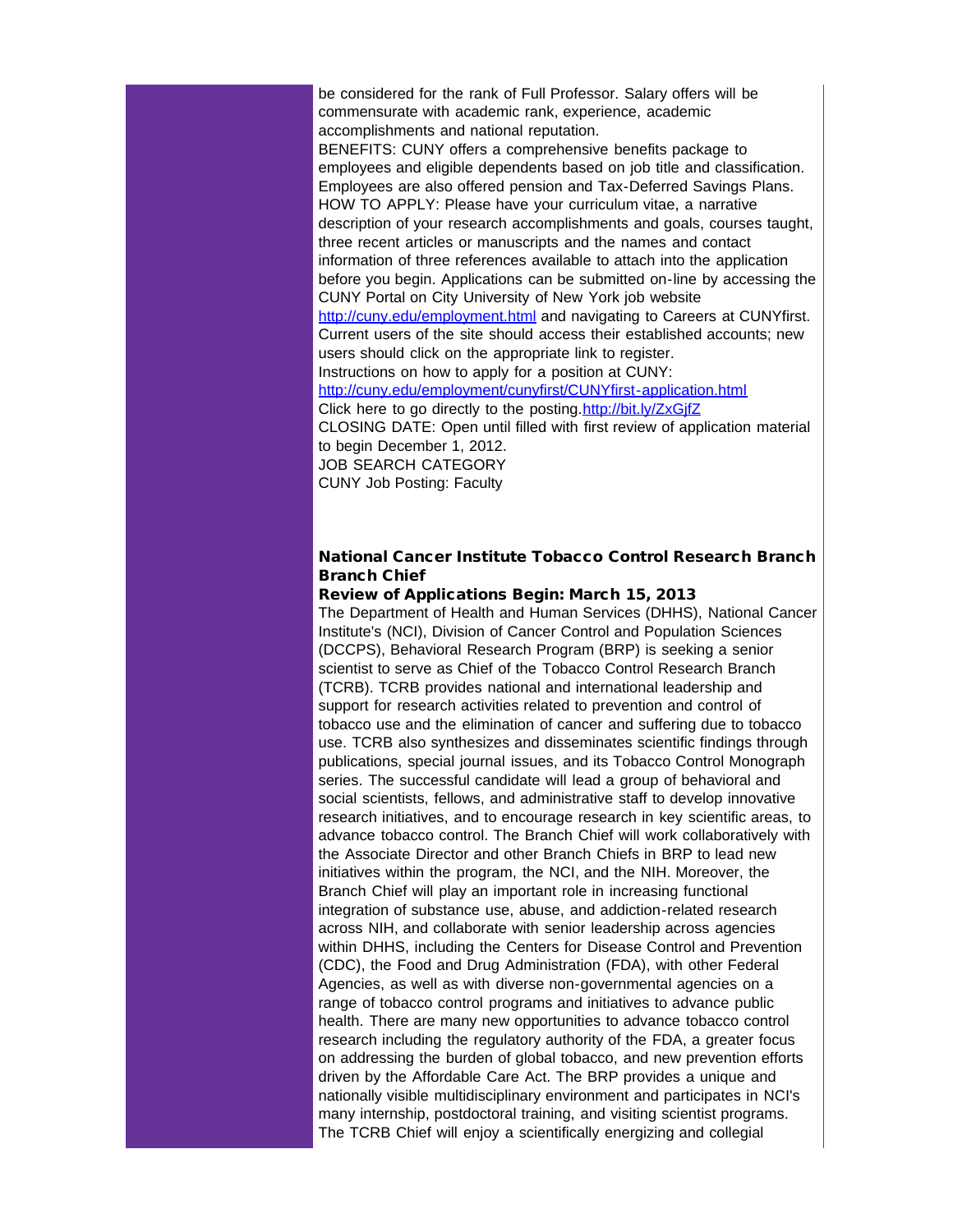environment with opportunities to:

\* Develop research and funding initiatives;

\* Cultivate a diverse portfolio of grant-supported research;

\* Lead and participate in cross-disciplinary research collaborations involving public, private, and academic stakeholders;

\* Develop national and international scientific programming (e.g., symposia, special journal issues and supplements, conferences, and workshops);

\* Conduct research, publish, and present at professional meetings; and \* Contribute to the development of major tobacco-related documents. Candidates must have earned an MD or PhD or the equivalent in the behavioral or social sciences, public health, quantitative sciences, medicine, or related areas. Successful candidates will have an exceptional record of publications and extramural funding as well as a high degree of national/international visibility in one or more areas related to the mission of the TCRB. Extensive experience in several areas of tobacco control research, the ability to manage complex research projects and engage in interdisciplinary collaborations, supervise scientific staff and manage budgets is also essential. The salary range for this position is \$123,758 - \$155,500 annually, depending upon qualifications and experience (GS-15 pay grade). The work site location is the Washington, D.C. suburb of Rockville, Maryland. United States citizenship is required for all applicants. Excellent benefits will be provided; a relocation package will be negotiable. All applicants will receive consideration without regard to ethnicity, gender, national origin, age, religion, disability, or sexual orientation. The Department of Health and Human Services (DHHS), National Institutes of Health (NIH) and NCI are Equal Opportunity Employers. Please submit a letter of interest, CV, and copies of two representative publications to Juanita Cox ([juanita.cox@nih.gov](mailto:juanita.cox@nih.gov)). For questions about the position, contact Dr. Deborah Winn (search committee chair) at [winnde@mail.nih.gov](mailto:winnde@mail.nih.gov), or Dr. William Klein (Associate Director, Behavioral Research Program) at [kleinwm@mail.nih.gov.](mailto:kleinwm@mail.nih.gov) Review of applications will begin on March 15, 2013. Applications will be considered until the position is filled. To learn more about the TCRB, please visit: [http://tobaccocontrol.cancer.gov](http://r20.rs6.net/tn.jsp?e=0014xJLtunQVdiKcNyFP0ohjEulRidY9C5eygVJHifNNVi7p2PGtcHf7Uc7DtRB22n8jHUBRm71qnPpZPBjx2aJIGhj9275_kf_Ci8CyXfoV0cpl_Vzltt96Q==) To learn more about the BRP, please visit:

[http://cancercontrol.cancer.gov/brp/](http://r20.rs6.net/tn.jsp?e=0014xJLtunQVdgJL2xfeEOdXlIO2lcfG-mD2AUfqvxedqIzkxMGPdUxWk3y_vRGyDVo3ZPe6RWP0Fr440bIwtAD00Akd-TXQSOgiqSantIchd3sG211aw6IEdFBxYHkOI9l)

## Saint Louis University College for Public Health & Social Justice, Department of Behavioral Science and Health Education

Assistant Professor to Associate Professor (Tenure-track) Saint Louis University, a Catholic, Jesuit institution dedicated to education, research, service, and healthcare, invites applications for a tenure-track Assistant or Associate Professor Position in Behavioral Science and Health Educationfor its expandingprogramsat their College *for* Public Health & Social Justice. The Saint Louis University College *for* Public Health & Social Justice is the only accredited school of public health in a Jesuit, Catholic university in the U.S., and is committed to social justice, excellence in education, community engagement, and research that leads to improved health.

The successful applicant will have a doctoral degree with advanced training in social and/or behavioral sciences, with evidence of research productivity, demonstrated ability to secure external research funding, and teaching excellence. Primary responsibilities include conducting independent research, teaching graduate and undergraduate courses, and providing professional and community service. The successful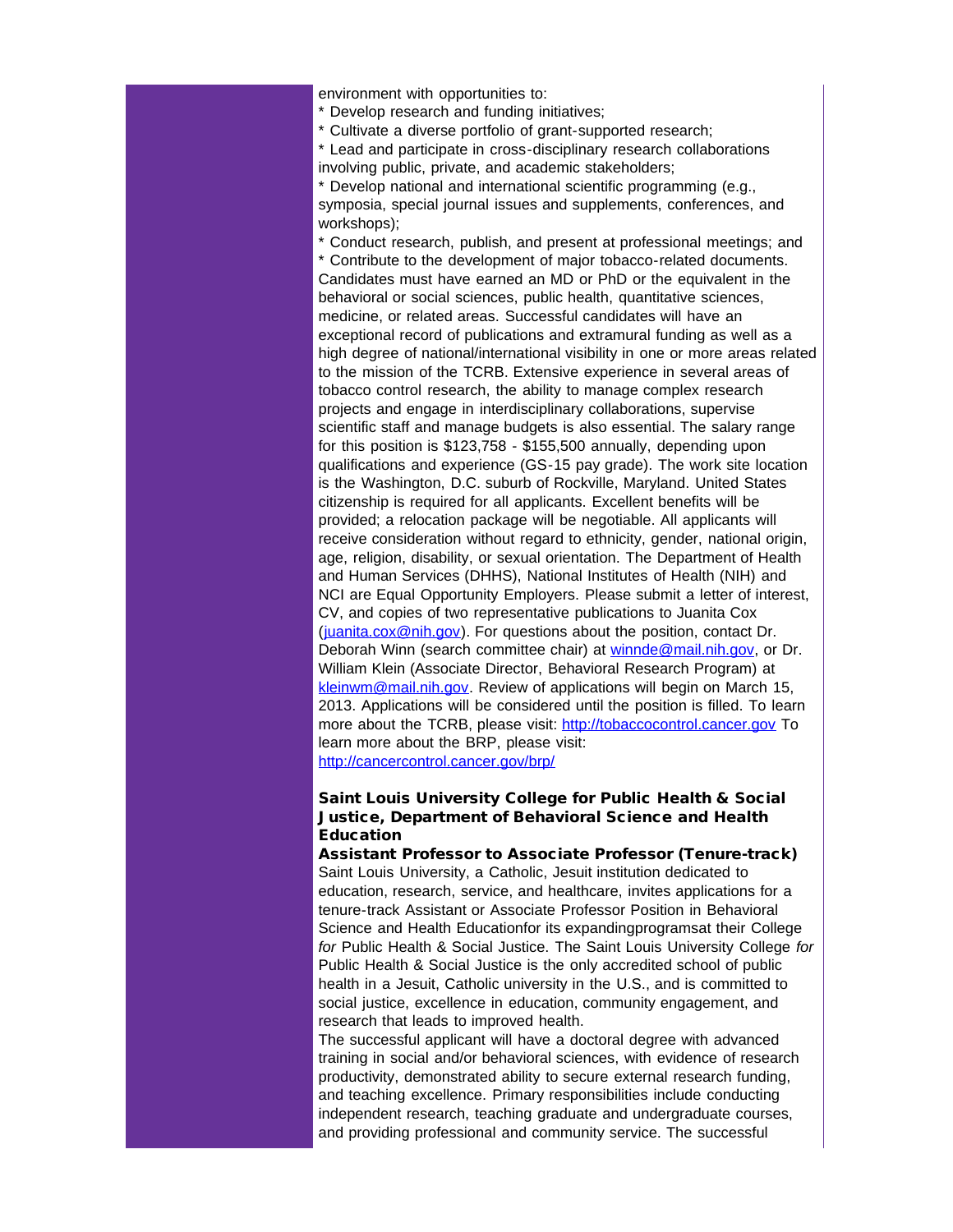candidates will find opportunities for collaboration in a productive school portfolio including community-based research in social determinants of health, health disparities, health communication, maternal and child health, chronic disease prevention, injury control, and global health. Interested candidates must submit a cover letter, application, curriculum vitae, and three letters of recommendation to [http://jobs.slu.edu.](http://r20.rs6.net/tn.jsp?e=0014xJLtunQVdh8o0wTBVPpoSqtWnxqxHC_yfv4Spmjie5f7jxl8-n2sfaZIAhpIe20xgiPHnk3z59IFpwkZSQfQxwEtcqdWzUsXppwSihsJh8=) Inquires with a copy of a curriculum vitae may be sent to: Elizabeth Baker, Ph.D.

Chair, Search Committee Saint Louis University College *for* Public Health & Social Justice 3545 Lafayette Avenue, Room 313 Saint Louis, MO 63104 [bakerpa@slu.edu](mailto:bakerpa@slu.edu)

## University of Texas at El Paso Associate Professor/Professor

Jobbed: 815

College: Health Sciences, Nursing, Science, Engineering, Liberal Arts Department: Health Disparities

Application Procedure: Review of applications will begin immediately and will continue until the position is filled. Send a letter summarizing research interests and qualifications and curriculum vitae to:

Theodore V. Cooper, Ph.D.

The University of Texas at El Paso

## [hdfacultysearch@utep.edu](mailto:hdfacultysearch@utep.edu)

The University of Texas at El Paso (UTEP) invites applications for a tenure-track or tenure eligible Associate Professor or Professor position with a focus in Health Disparities with an anticipated appointment date Fall 2013. Leadership, expansion of research, collaboration with existing faculty, and mentorship of new faculty comprise goals within the position. Potential foci in Health Disparities on the U.S./Mexico Border include but are not limited to: 1) socioeconomic factors, including cultural, political, economic, and ethical aspects; 2) health factors, including personal behaviors, decision making, and health care systems; and 3) public policies and their implications, and 4) environmental factors, stemming from both natural and built environments. The successful applicant will demonstrate the ability to lead in an interdisciplinary manner and the ability to engage students and faculty across campus in collaborative research. The individual's appointment will be in the Department and College consistent with expertise, and additional responsibilities will include teaching, mentoring, and service in or across relevant departments in the field of expertise.

Qualifications: Relevant qualifications include: a terminal degree in the area of expertise, a strong record of leading collaborative and interdisciplinary research in Health Disparities, demonstrated success in procuring extramural funding, a national/international reputation that would enable one to lead a highly visible effort on the U.S./Mexico border related to health disparities, and the demonstration of interdisciplinary collaborative research within a multicultural environment. Applicants from any relevant discipline are encouraged to apply. The University: The University of Texas at El Paso is an emerging national research university at the heart of the U.S.-Mexico border region committed to the ideals of access and excellence. A leader among Hispanic-serving institutions, UTEP enrolls more than 22,000 students about 77 percent of them Hispanic - and is the only doctoral research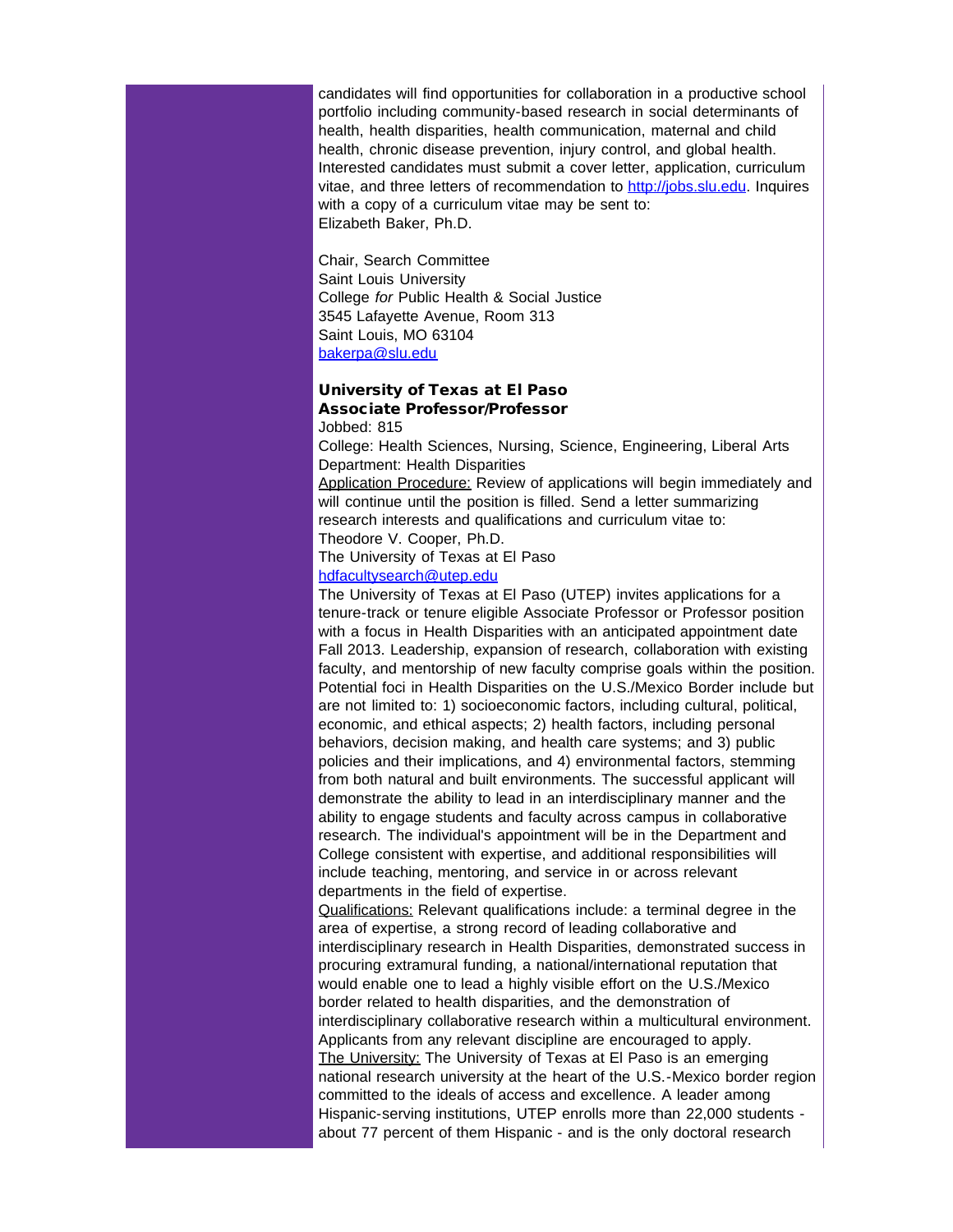university in the nation with a student body that is a majority Mexican-American. UTEP offers 70 bachelor's, 79 master's, and 19 doctoral programs - with more in development. UTEP's research spending of nearly \$70 million a year ranks the University among the top 200 universities in the nation, its federal research spending of more than \$35 million ranks fourth among all Texas public universities, and UTEP was ranked 12th in the 2012 national university ranking by Washington Monthly. The center for intellectual capital in the region, UTEP has awarded more than 100,000 degrees since its founding in 1914. A major economic engine in the Paso del Norte region, UTEP generates \$438 million in local business volume and contributes over 6,900 jobs and \$423 million in household income. UTEP offers exciting Division I athletic programs; award-winning theater, dance, and music programs; several art galleries and a museum; and continuing and lifelong education programs open to the public. Our multidisciplinary faculty members currently have research programs focused on Hispanic health disparities, chronic and infectious disease prevention, global health, public health nutrition, environmental and occupational health, maternal-child health and nutrition, substance abuse, and health education and promotion. The University has ongoing collaborations with the Texas Tech University Health Science Center, University of Texas School of Public Health, local school districts, hospitals, governmental agencies and non-governmental organizations, international and national universities. Our NIH funded Hispanic Health Disparities Research Center reflects a successful collaboration which has led to a multidisciplinary approach in seeking new and better ways in understanding and helping to eliminate disparities among our rapidly growing Hispanic population. The university also has a growing and on-campus collaborative faculty/student research efforts with LIMBS International, a non-profit entity that develops technology for the poorest of the poor in the developing world. Through this collaboration faculty and students have the opportunity to conduct on campus and field research in Africa, Asia, and Central and South America. Independently, other faculty have on-going international research collaborations at field sites in Latin America, Europe, Africa, Australia and Asia. The University's facilities are equipped for conducting laboratory and field research in immunology, molecular biology, infectious and chronic disease, exercise science, neurosciences, substance use and abuse, and nutrition and foods. University faculty conduct disparityrelated research that spans basic and clinical science, from community to global health. The breadth of research expertise includes health education and promotion, health literacy, chronic and communicable disease prevention and management, maternal-child health, nutrition, exercise science, disability and rehabilitation sciences, social stigma, and mental health. A cadre of graduate students assists faculty in conducting a variety of projects relevant to improving health outcomes in the U.S.- Mexico border region.

El Paso: El Paso County is a highly livable, bi-cultural community of 800,000 people that offers affordable homes and is the safest large city in the United States. Shielded by mountains on three sides, El Paso enjoys more than 300 days of sunshine annually and a dry climate, making it possible to engage in outdoor activities year-round. The city of El Paso adjoins both the state of New Mexico and the country of Mexico, making it one of the largest international communities in the world. El Paso comprises 248 square miles and is the sixth largest city in Texas and 19th largest in the United States.

El Paso's active arts and culture community features the state's longest running symphony orchestra, a nationally recognized chamber music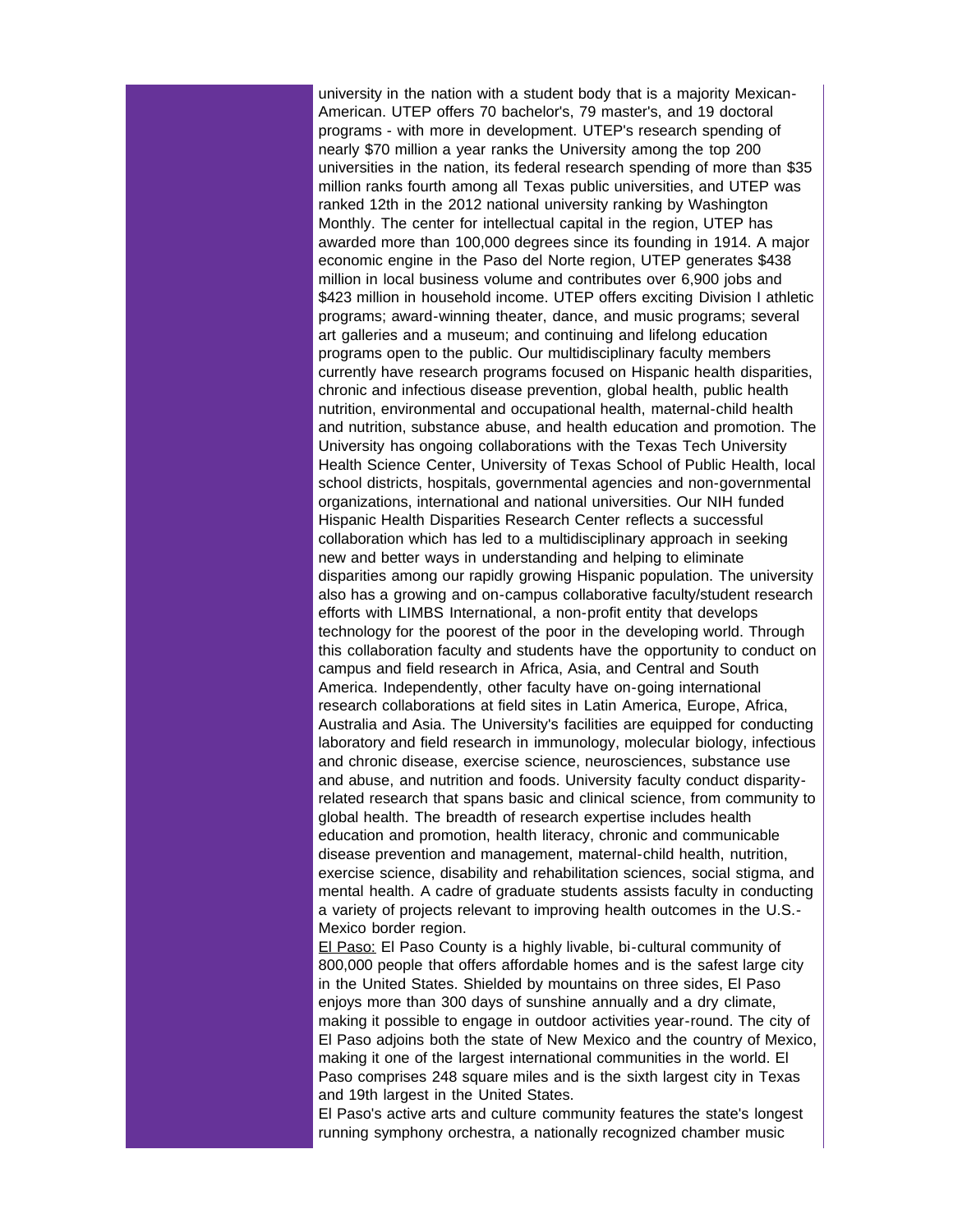festival, art galleries, history museums, and a full schedule of seasonal festivals and events.

## University of Texas at El Paso Associate Professor/Professor

Jobbed: 810

College: Health Sciences, Liberal Arts, Science Department: Environmental Health Disparities

Application Procedure: Applications will be received until the position is filled. Review of applications will begin January 1, 2013. Only electronic submissions will be accepted. Applicants must submit the following in a single PDF file: 1) a letter of application, 2) curriculum vita, and 3) name, title, and contact information for three references. The PDF file should be sent electronically as an attachment and labeled with the initials and last name of the applicant to: [wlhargrove@utep.edu](mailto:wlhargrove@utep.edu). FOR QUESTIONS OR MORE INFORMATION, CONTACT:

[wlhargrove@utep.edu](mailto:wlhargrove@utep.edu)

The University of Texas at El Paso is seeking a tenure-track or tenured faculty member at the rank of Associate Professor or Professor in the area of environmental health disparities. The candidate's current and/or future research should be relevant to international border regions, especially the U.S.-Mexico border. Responsibilities include teaching and mentoring at both the undergraduate and graduate levels. The successful candidate will be expected to maintain an active research agenda, secure extramural funding, and serve on departmental and university committees. Examples of potential research topics include environmental and health factors stemming from both natural and built environments; socioeconomic factors as determinants of environmental health; public policies and their implications; and others. The successful candidate will demonstrate a commitment to collaborative interdisciplinary research and the ability to work with stakeholders in the health, environmental, and social sectors. The academic home will be in an appropriate department in the College of Health Sciences, College of Liberal Arts, or College of Science, depending on the individual's training and research interests. Collaboration across departments and colleges and with interdisciplinary research centers on campus will be expected.

ABOUT UTEP & EL PASO: The University of Texas at El Paso is an emerging national research university at the heart of the U.S.-Mexico border region committed to the ideals of access and excellence. UTEP 's nearly \$70 million in research spending a year ranks the University among the top 200 universities in the nation; and its more than \$35 million in federal research spending ranks fourth among all Texas public universities. In 2012, UTEP was ranked #12 in the nation by the Washington Monthly in its annual "College Guide and Rankings." UTEP enrolls more than 22,000 students - about 77 percent of them Hispanic and is the only doctoral research university in the nation with a student body that is a majority Mexican-American. UTEP offers 70 bachelor's, 79 master's, and 19 doctoral programs - with more in development. UTEP features excellent classroom and laboratory facilities, including the recently opened Health Sciences Building. For more information about UTEP, please visit our website: [www.utep.edu.](http://r20.rs6.net/tn.jsp?e=0014xJLtunQVdjYwBp_-bLQ6ePuB56Ukt3bjjwrXDh0KC1I5fp3YErxozig-t9_TooGR4ySsRlWWXNSpOxKh45B7N1Tj_eA4A6vamHntYVz_To=) El Paso County is a highly livable, bi-cultural community of 800,000 people that offers affordable homes and is the safest large city in the United States. Shielded by mountains on three sides, El Paso enjoys more than 300 days of sunshine annually and a dry climate, making it possible to engage in outdoor activities year-round. The city of El Paso adjoins both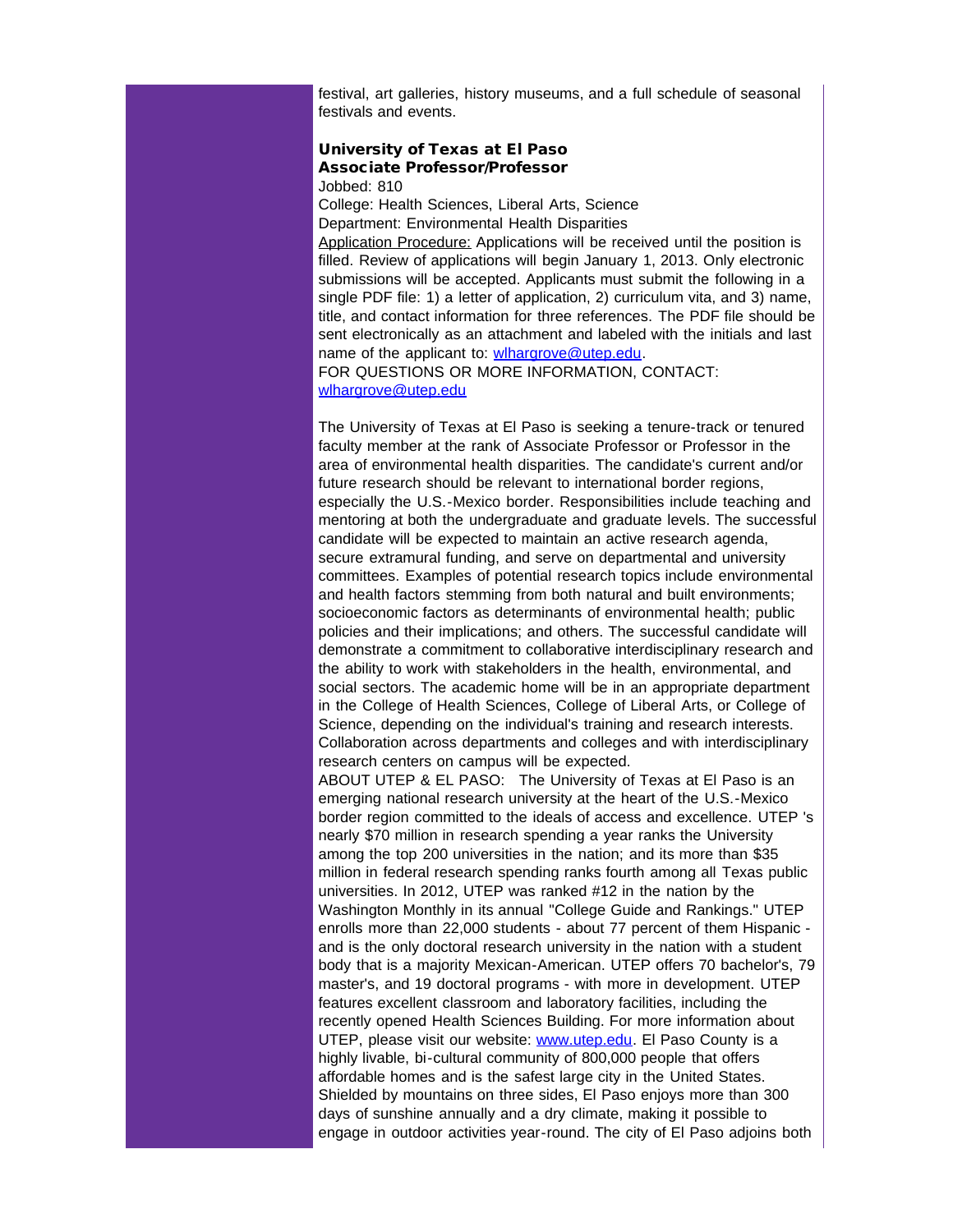the state of New Mexico and the country of Mexico, making it one of the largest international communities in the world. El Paso comprises 248 square miles and is the sixth largest city in Texas and 19th largest in the United States.

<span id="page-16-0"></span>REQUIRED QUALIFICATIONS: An earned doctorate in an appropriate field of science, health science, social science, or related area with a record of scholarship and experience to qualify for the rank of either Associate or Full Professor; demonstrated ability to effectively teach and mentor students; and a successful record of obtaining funding through grants and contracts. The successful candidate must be able to work effectively with faculty, staff, students, and community members from diverse ethnic, cultural, and socioeconomic backgrounds. Bilingual (English/Spanish) candidates are encouraged to apply.

APPOINTMENT DATE AND SALARY: Anticipated appointment date is fall 2013. Salary will be competitive for rank and commensurate with experience. The position comes with an attractive start-up package and excellent fringe benefits.

## **[back to top](#page-0-2)**

## CONFERENCES AND EVENTS

#### CES4Health

#### CTSA Tool Shop Webinar February 1, 2013 at 12:00 noon ET

Please plan to join us on Feb 1 at 12 noon ET for a CTSA Tool Shop Webinar on CES4Health! CES4Health.info is a free online tool for peerreviewed publication and dissemination of products of communityengaged research that are in forms other than journal articles. Nearly every CTSA is producing such products - videos, training manuals, policy reports, curricula, digital stories, etc - and CES4Health.info is designed to have them "count" towards promotion and tenure if faculty are co-authors and get them into the hands of academics and community members who are working on similar issues and don't have to reinvent the wheel. The presenter is Cathy Jordan, Editor of CES4Health and faculty with the U of Minnesota CTSA. To register for the webinar: [http://bit.ly/UMIZVr](http://r20.rs6.net/tn.jsp?e=0014xJLtunQVdgMlrjFRT3tbCz_cplleYvaSZbuxdjeoS3AfMUJ8Sw8YiZlBBtLYQjmnvt9ujSb1piExauNhriSUGrhbALEU794G67KRGYYbys=). For more information about the CTSA Tool Shop webinar series, visit [http://bit.ly/TFY3oJ.](http://r20.rs6.net/tn.jsp?e=0014xJLtunQVdjEv67gPnRczeDSTYJWUg5IYO-CMkLIP9LXq2C-VW6U4vk4nIk2GKanaNxF4FUYhXSj2LAnWo8g10SCBdoDhICxccb4TvW05CY=)

#### Institute of Medicine

### Committee on the Review of the Clinical and Translational Science Awards Program Meeting January 24, 2013 (8:00 a.m.)

The next meeting of the Institute of Medicine's Committee on the Review the Clinical and Translational Science Awards (CTSA) Program at the National Center for Advancing Translational Sciences (NCATS) will be January 24, 2013. It's possible to attend in person or dial in: [http://bit.ly/RAeGVU.](http://r20.rs6.net/tn.jsp?e=0014xJLtunQVdhZKGxcuiLox2E2TIDo-Q0dyUWo1wO5oTU-A48Bd3pguUiyeyPCr0jfvK8xGuLiPpv22CSlkQmywNsF0iJVnnRnnhNFQjR-QG8=)

National Collaborating Centre for Healthy Public Policy - Canada Online course: Introduction to health impact assessment of public policies May 1-June 1, 2013 Registration deadline: March 20, 2013 [http://bit.ly/TVQw3f](http://r20.rs6.net/tn.jsp?e=0014xJLtunQVdgR62uthXbx6kJk0Sxy-q9K0zH18dJzQvGiFutXToGzPNgQQPiNU9B8Uzz7uZU5u5lLk2P-UzoOS6OZGAJsc8iyPMqvvBnneiI=)

"....An online course on health impact assessment (HIA) of public policies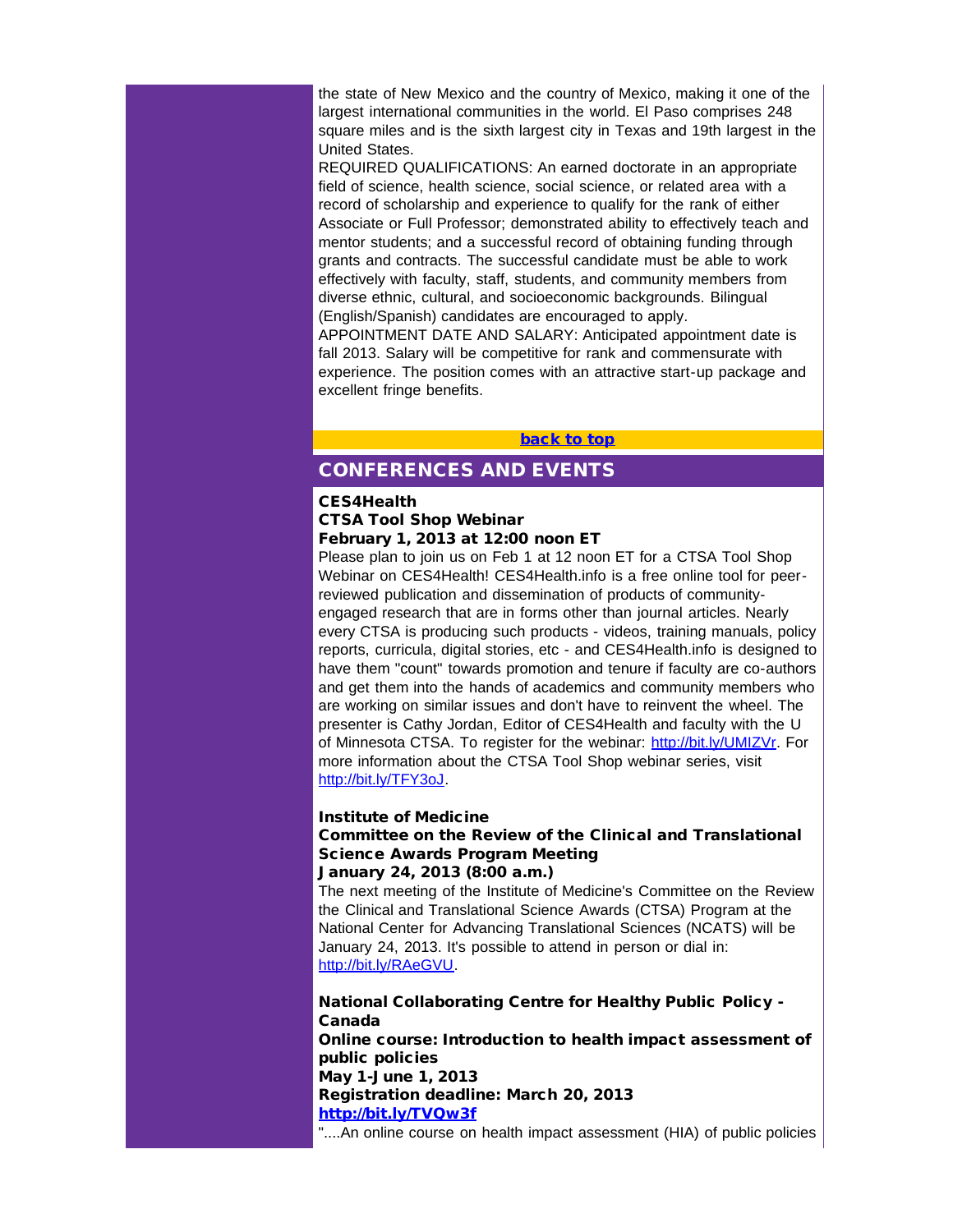has been developed by the NCCHPP and the Institut national de santé publique du Québec (Québec's public health institute - INSPQ). This course aims to help participants to develop and improve their competencies for leading an HIA process relating to public policies, and to do this with partners from different sectors. The content of the course is structured into three main themes,

organized as modules:

- The historical, methodological and scientific foundations of HIA
- Producing high quality HIAs
- Knowledge sharing and decision making.

The *first module* discusses the evolution of HIA, types of impact assessment and HIA models, the determinants of health, the process of policy making, intersectoral collaboration and public participation. At the end of the module, students will be able to:

- Present the evolution of HIA
- Present the different types of impact assessment and HIA models
- Identify the determinants of health in a scenario
- Determine the place of HIA within the stages of policy-making analysis
- Select a representative intersectoral working group and present the roles of the community in health impact assessment.

The *second module* deals with the five steps of the HIA process. The quality principles and standards as well as implementation conditions and elements of project management are also presented. The key competencies are:

- Using screening and scoping tools
- Producing a logic framework
- Using information sources available in public health
- Synthesizing a report
- Naming quality criteria of an HIA
- Knowing the contextual elements facilitating a successful application of HIA practice
- Explaining the process of project management.

The *third module* is about decision making, knowledge brokering and knowledge sharing. Students will have acquired the following competencies by the end of this module and will know how to:

- Distinguish the diverse source of information inherent to all decision-making processes
- Establish the conditions for a transparent and non-technical report in order to inform decision making
- Determine if a knowledge-sharing plan responds adequately to the needs and the level of the audience for whom the HIA is intended. ..."

The IUPUI Center for Service and Learning and Indiana Campus Compact

5<sup>th</sup> Annual Connecting Campuses with Communities Events Indianapolis, IN May 13-17, 2013

Deadline: March 1, 2012

(1) Service Learning Institute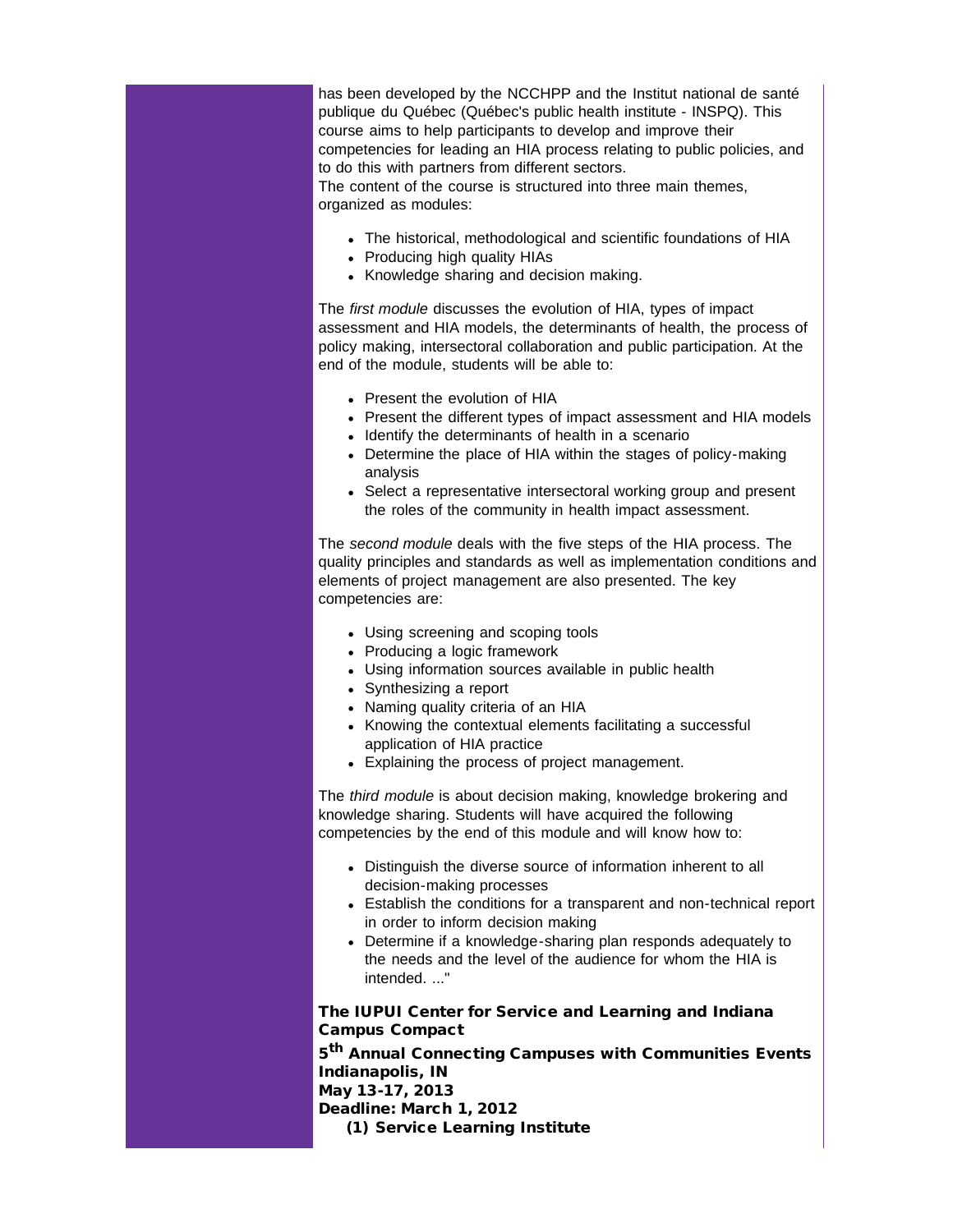## May 13-15, 2013

Objectives:

- Increase the number of high quality service learning courses
- Share promising practices and generate new ideas
- Enhance reflection, assessment, and partnerships in service learning classes
- Build a network of service learning practitioners

#### Institute Topics:

- Design courses for well-integrated service learning
- Create and assess learning outcomes
- Develop meaningful reflection activities
- Collaborate with community partners as co-educators

Intended Audience: Community engaged scholars or practitioners who implement or support service learning curriculum design.

(1) Research Academy

## May 15-17, 2013

Objectives:

- Strengthen research on service learning and community engagement
- Advance the scholarship of teaching and learning
- Provide consultation and feedback on research ideas
- Build a network of service learning scholars

Academy Topics:

- Integrate curricula and research
- Develop measurement approaches
- Design theory-based research questions
- Write research proposals and manuscripts

Intended Audience: Community engaged scholars or practitioners who undertake research or support research on service learning. The application and more information available here:

<span id="page-18-0"></span>**[Indiana Campus Compact](http://r20.rs6.net/tn.jsp?e=0014xJLtunQVdhe1YAVW1a6HqvB1vrK0Xhx322OWTY332VGc6_yvpdSs_ZZN_QMJaeDRKUPg9PlijUby-hHR8k0QZsfO8Rx0flPVSU3ytuiylAuz5ksdfJdL7teNh77GZ97nnhQAEJ9s71wP-qCnvQ-ocPIqZYUtYfp2OMQQRdMTtr3lIMbznE_w6Dv0YyKfJgqJPjBaPiN8s_ZM6usjsdlASkOmOZpbLpWNPyxFMZrAAK17MbDg3O56i5G-Z8qZXMwRhU6jyCX15iRL37hzezpQxyqWNoSfKFnXGRNPQ1t4K5pblo_dRDBqSpmJNrC327LjNAsHXkhodRurSOiyFHB09Fsk48Wpy7FSTxThI4Fz7WaXB2eozyJRAj-O8QuV0KhgJGCa7_bbORQ974pRmvjhw==).** (Individuals can apply for either or both parts of the event.)

Applications are currently available **HERE** and will be accepted until March 1, 2013. Applicants will be notified by the end of March. Rates: \$200 per event; \$350 for both events - Faculty/Staff

\$150 per event; \$250 for both events- Graduate Students For questions about the Service Learning Institute, contact J.R. Jamison at [jrjamiso@iupui.edu](mailto:jrjamiso@iupui.edu)

For questions about the Research Academy, contact Julie Hatcher at [jhatcher@iupui.edu](mailto:jhatcher@iupui.edu)

[back to top](#page-0-2)

## RESOURCES

### **Publications**

Assessing the Impact of Economic Evidence on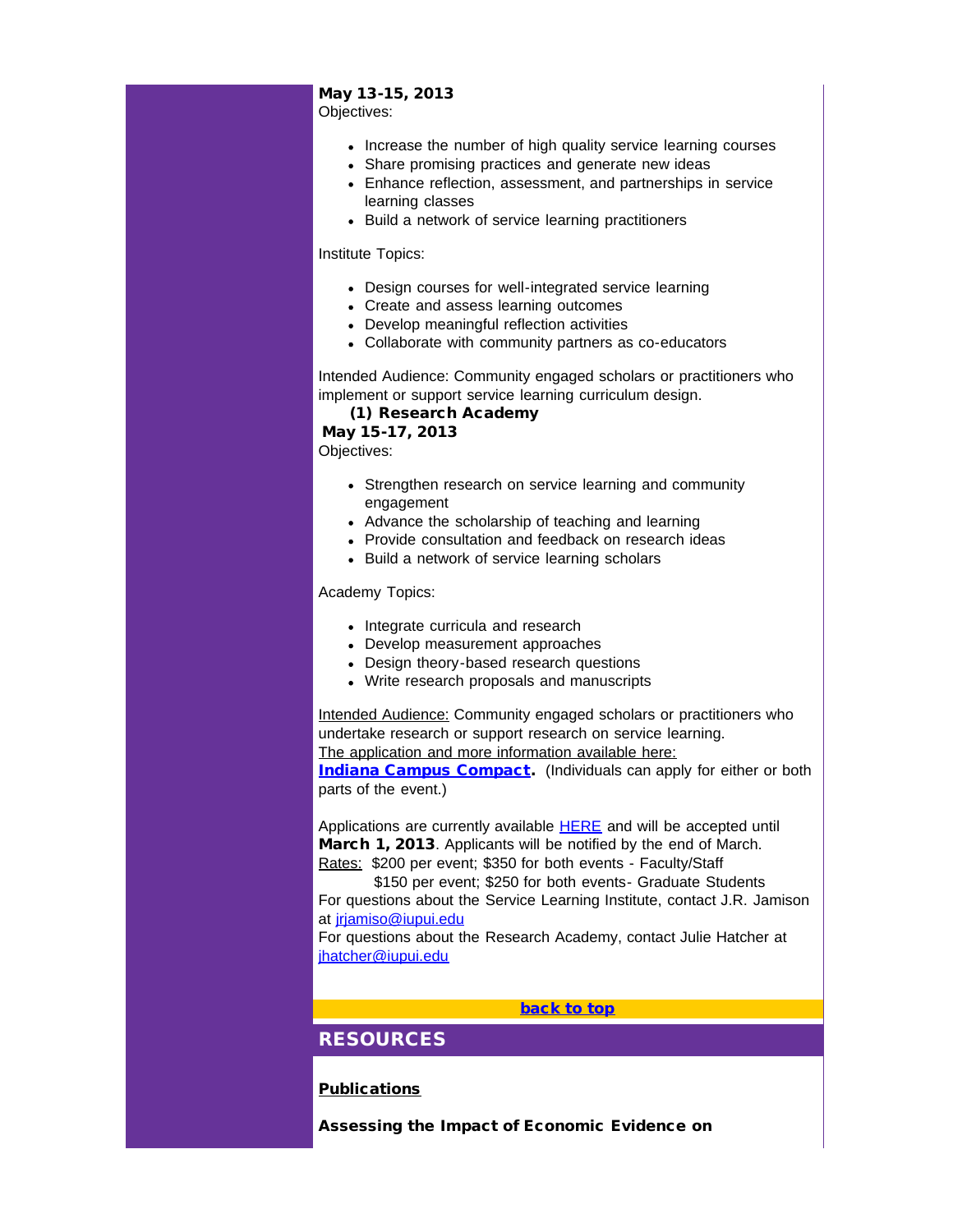### Policymakers in Health Care - Systematic Review Agency for Healthcare Research and Quality - U.S. Department of Health and Human Services [http://1.usa.gov/St4JVc](http://r20.rs6.net/tn.jsp?e=0014xJLtunQVdg9u0x2N75UOepNUL9l35J3shP5ZLt3YPlrjpnJQ0EUY0tFrOiQX9gL1qifmfzlNaB1nd2GsmsswVtMZX34NhNa8QmGEZ7gAMw=)

Prepared by: The Johns Hopkins University Evidence-based Practice Center Baltimore, MD

Investigators: Louis W. Niessen, John Bridges, Brandyn D. Lau, Renee F. Wilson, Ritu Sharma, Damian G. Walker, Kevin D. Frick, Eric B. Bass,

AHRQ Publication No. 12(13)-EHC133-EF October 2012 Many health care experts are demanding greater use of economic evidence in the assessment of new and existing health technologies. Objectives: To assess whether and how economic evidence has an impact on health care decisionmaking in the United States and in other countries and to identify antecedents or obstacles for use in health policy.

Data Sources: Searches of MEDLINE, EconLit, Cumulative Index to Nursing and Allied Health Literature (CINAHL), Embase®, and ISI Web of ScienceSM from 1991 until January 2012.

Review Methods: The review included original studies that applied a quantitative or qualitative method for evaluating use of economic evidence in any country. We excluded articles that were opinion- or experienced-based without newly generated data. Paired reviewers independently determined whether articles met eligibility criteria and then extracted data from eligible studies. Reviewers also assessed the quality of each study and graded the strength of the body of evidence using an adaptation of the grading of recommendations assessment development and evaluation (GRADE) recommendations, indicating study limitations, quality, strength of findings, and the type of data available.

Results:Of 19,127 titles initially screened, 43 studies were included, with all but five published since 2000. The most frequently studied countries were the United Kingdom (15), and Australia, Canada, and the United States (5 each). Most studies (27 studies) considered national-level policy and examined the key health actors involved. Important decision making topics were reimbursement and health package decisions, and priority setting in program development. Thirty studies found evidence that use of economic evidence had a substantialimpact on health care policymaking, 27 of which emphasized at least one other criterion, such as equity considerations, usually ill-defined (14 studies), clinical effectiveness, budget impact, ethical reasons, and advocacy arguments. The 30 studies confirmed the acceptance of economic evidence as having an impact on either general policy or specific decisions, such as reimbursement decisions. In 11 of the studies, the use of economic evidence had only a limited impact on health policy decisions. In two studies, economic evidence had no impact on health policymaking. A few factors played a key role in the use of economic evidence: (1) quality and transparency of the studies that provided the economic evidence was a promoting factor (7 studies) in the case of a good study and a strong obstacle in the case of a poorly presented study (18 studies); (2) transparency and quality of the decisionmaking process was important in the acceptance or rejection of the decision (10 studies for acceptance, 13 studies for rejection); and (3) clarity of the economic information and the way it was communicated were promoting factors (7 studies), while lack of clarity was an obstacle in accepting evidence (17 studies). Of the 37 observational studies of policy impact, 11 (30%) received a favorable rating on more than three of the 8 items on the study quality checklist. Five of the studies had a comparison group and provided intermediate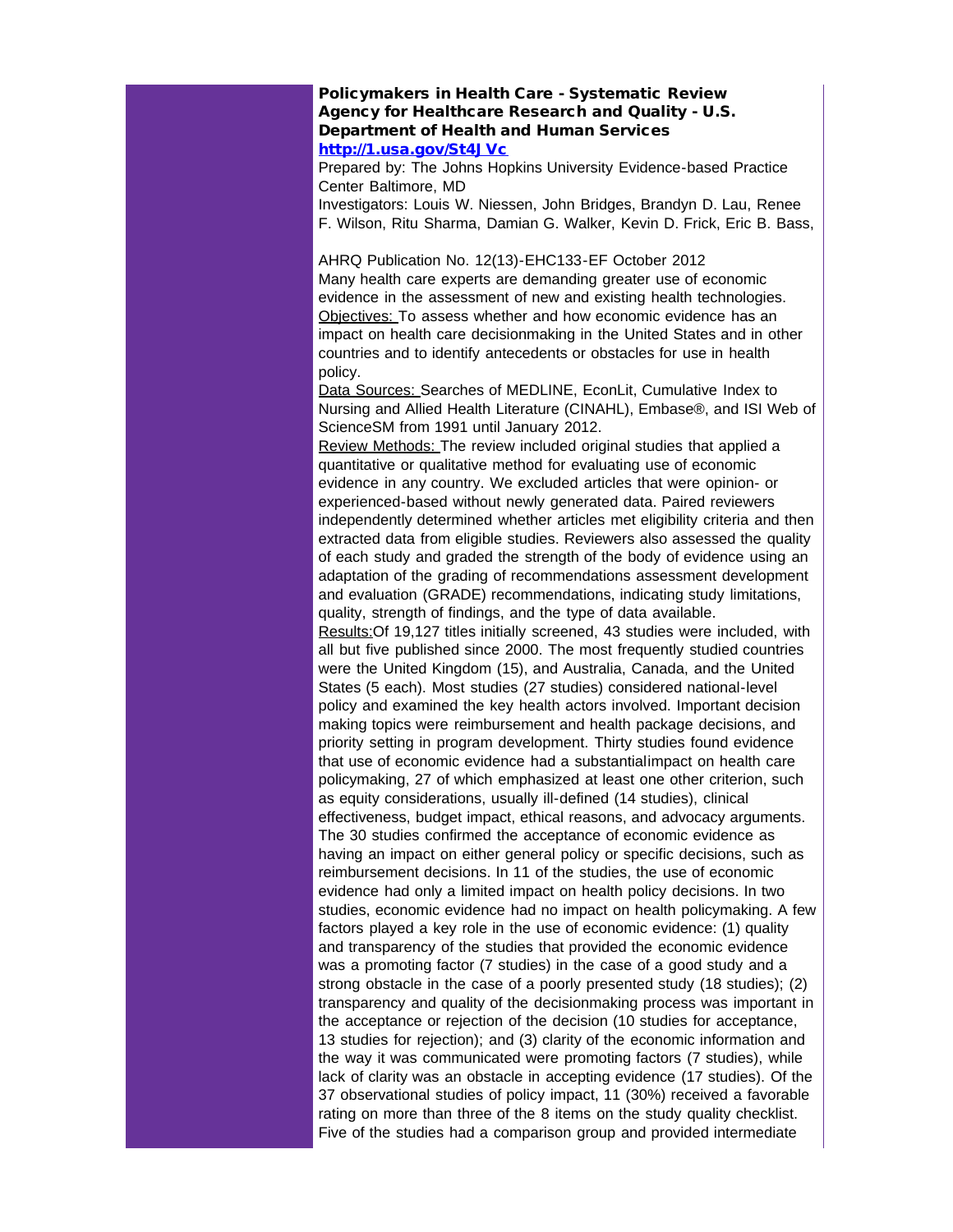quality evidence that economic evidence is useful in general health policymaking.

Conclusions: The body of evidence on the use of economic evidence in policy is small and patchy. It shows that the utility of economic evidence, alone or in combination with systematic reviews, is influenced by technical issues, such as transparency and clarity, as well as by the transparency of the decision making process...."

## Dances of death: macabre mirrors of an unequal society Johan Pieter Mackenbach, Rolf Paul Dreier

## Department of Public Health, Erasmus MC,Rotterdam, The **Netherlands**

## International Journal of Public Health - December 2012, Volume 57, Issue 6

## [http://bit.ly/Y2zGHb](http://r20.rs6.net/tn.jsp?e=0014xJLtunQVdh6Vxi5Rd2ywZgZZSWUWkHh3rRvFNuypkdtDdIWqg7LcWlODa-icHIVOz5u9UALgbKRMC9Ddvej9ncJ957bkgBfKGw_dBVq73U=)

".....Between 1400 and 1800, Dances of Death were a popular art form depicting a metaphorical encounter between Death and representatives of a stratified human society. We review the thematic development of Dances of Death and study the development of social critique. Methods: We first assembled a full catalogue of all Dances of Death created between 1400 and 1800. We then analyzed patterns of spatiotemporal diffusion and made an in-depth hermeneutic study of the combined texts and images of a carefully selected set of 20 Dances of Death, comparing four distinct periods (1425-1525, 1525-1600, 1600- 1650, and 1650-1800).

Results: We identified more than 500 Dances of Death. It was only in its first stage of development, coinciding with the Pre-Reformation (1425- 1525), that social critique was very prominent. This was represented in four forms: explicit references to social (in) equality, to failures of the authorities, and to emancipated farmers, and a general social realism. In later phases social critique largely disappeared and was replaced by religious themes.

Conclusions: Dances of Death provide historical context to current analyses and debates of social inequalities in health. They remind us of the stubbornness of these inequalities, which despite progress in material well-being are still very much with us today...."

## Healthy Equity - A series of invited commentaries Australian and New Zealand Journal of Public Health Volume 36, Issue 6, pages 513-514, December 2012 [http://bit.ly/QVXzft](http://r20.rs6.net/tn.jsp?e=0014xJLtunQVdgpf5DImhieJZAxh0Pah1h7JgOX4hh0BaI4wV5CjhJN8f6e4UiF267VFkSFKK86jviyGEddCZ6ukocohYdTLbMxlpe-eBzP_yI=)

\*Why are we failing on health equity and how can we do better in future? Gavin Mooney [http://bit.ly/101mkLl](http://r20.rs6.net/tn.jsp?e=0014xJLtunQVdhCvBTWOZ869wHH3RImRuxc4Eolui5EzIZfB0uTWc2PkF7Tg6O4DxVTfyoQ_m7YH9YZgPMNLlZSrjE3BK19WBvMjv3UYYzINtU=)

"....I feel that health inequity is the biggest challenge facing public health not only in Australia but across the globe. Health services in developed and yet more so in developing countries are increasingly threatened with increased demands and, with the economic turmoil faced by the planet, a tightening of public spending on health services. This has very real adverse consequences for population health, in particular the health of the poor and disadvantaged. Public sector budgets more generally are being squeezed with cuts in welfare payments, in public education and in social services generally. ..."

\*Health equity: the challenge

Professor Sir Michael Marmot [http://bit.ly/WCBbuG](http://r20.rs6.net/tn.jsp?e=0014xJLtunQVdiyQBKCg6q7-JH3sGbMszw6KG7Q4CRK_JlAdG37F0HoR7hrWKgeQSrrjF4FkTSl6A_wRbbyVSiyQ1qcoc164Ul66kxZSgIgEJI=)

\*We are failing on health equity because we are failing on equity Paula Braveman [http://bit.ly/Yw0FKA](http://r20.rs6.net/tn.jsp?e=0014xJLtunQVdjL3wFUTHhRMGByjPGjL-fXHAuO-HGs4ISUycBYNY7icVQeBg1q7FXbzWZISlxgXgZ0Tf6wXTIL4ZD5YcwOjwTq04RJ7cHu888=)

\*Aboriginal health equity: the key is culture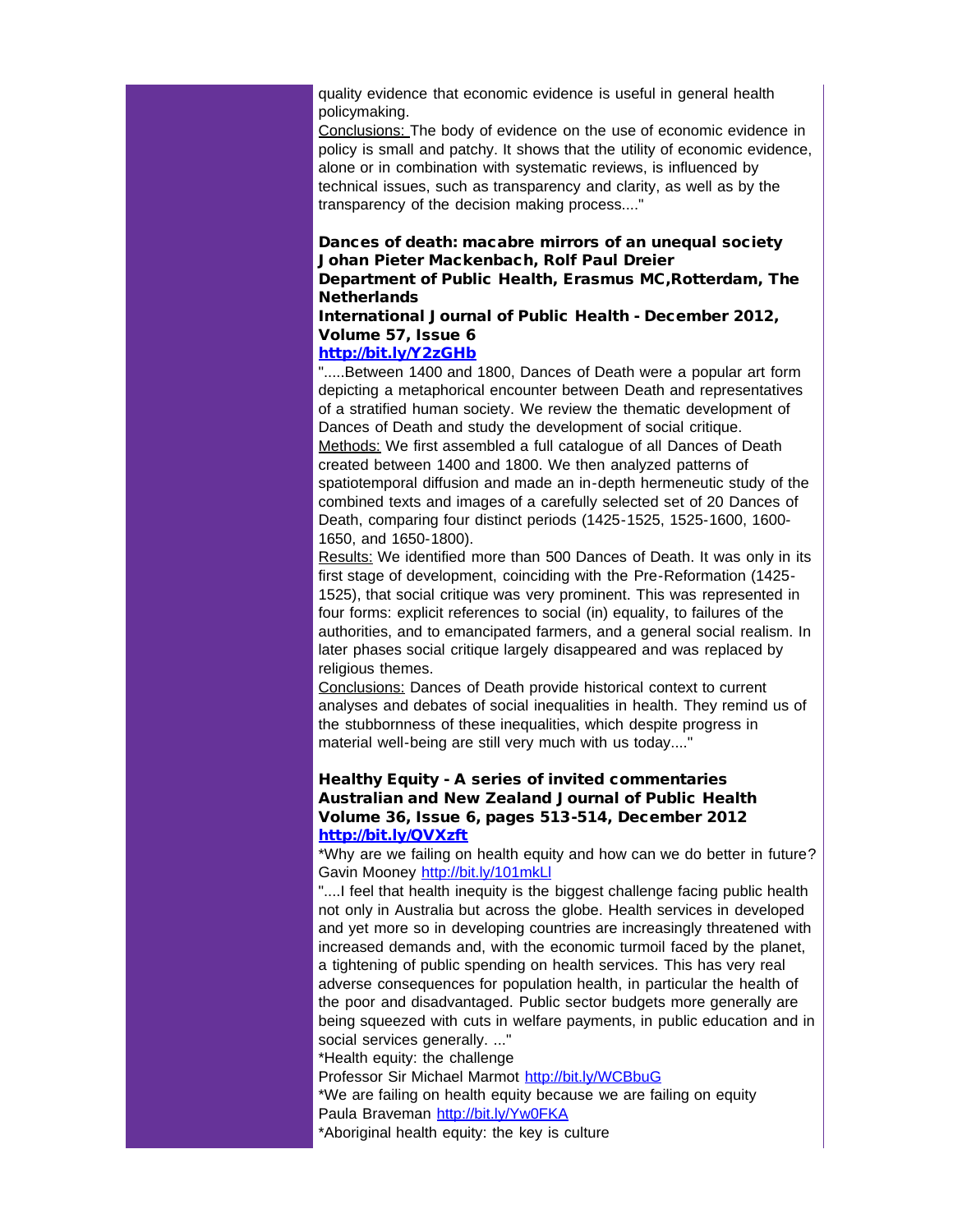Dennis Eggington [http://bit.ly/UWR6iN](http://r20.rs6.net/tn.jsp?e=0014xJLtunQVdjtovqVBdDpK2Rtkg1iB-3_5P4uSsQK1C9lmzIdZAGZ0K-FvrIuYhM4VtN34HVOp3hSU7UZvxgM3PT2fWI9sPL4qYNGIM9T33Q=) \*Inequity, psychoactive drug use and drug-related harm Alex Wodak [http://bit.ly/R9ZkWy](http://r20.rs6.net/tn.jsp?e=0014xJLtunQVdhIP2oHrt3tDu-5YZxfRSf0s6PK-HhT3k4c8uTVN1iicLiwWgU-7n9yYtbsfESmyFAUJbkUZpPxi1F7y3XhMG3tDsA34X0g3CY=) \*Health inequities: causes and potential solutions Kalie Kissoon, Charles Larson and Niranjan Kissoon [http://bit.ly/Yw00sO](http://r20.rs6.net/tn.jsp?e=0014xJLtunQVdgeZqzrLv7Ki6zYHpQaSD98IYQKrpGwc7XRfihbjhQkp51D554Y7letIqOIH3P8W7oj404WwjOTk7rp8XqIbF9TkMhN_rKUcNY=) \*Health inequity in South Africa - a by-product of injustice Amaboo Dhai and Yosuf Veriava [http://bit.ly/RK4ydf](http://r20.rs6.net/tn.jsp?e=0014xJLtunQVdjuMJ69zux3ClVTZ7N58JWXwXE8-ZoNcpIcgjSFV31mUjv6yUtyeA7_rgoQa-gaODpGwcOJo2jLbRO-JejGM-f-lQTXtnTSumQ=) \*Scenarios of inequity, South Africa's Limpopo and the Australian Western Desert Jeanne Daly, Craig Sinclair and Annette Stokes [http://bit.ly/Td0Oz5](http://r20.rs6.net/tn.jsp?e=0014xJLtunQVdhtkE4xZMRMDsIdyN3KJvzLHtIfK8MrLiOxifQc_qMYB-aSIdIjA-Un_f0g73XPmVVcTP-XfLweZiCN59kIKd0n7yA0qSr9jmY=) \*Health equity lessons from Kerala Delampady Narayana [http://bit.ly/UWQCJu](http://r20.rs6.net/tn.jsp?e=0014xJLtunQVdiuvPN8GxXY8AJcnWOzd5Qor3a2fCYsp89oukurXjhQfSxyZy9n9FfEugADHn02eJIT7oTHmeDwjooWvMxeBn1bWrNA4vuXKvI=) \*A view of health equity from Europe Margaret Whitehead [http://bit.ly/UjkGS6](http://r20.rs6.net/tn.jsp?e=0014xJLtunQVdgtHg4l7BwfX6NcMqW2r6d59zAp97jr3x7kE-J5vowOWS3_ZNZ0NCfX3gYmEvqOZ49gYkZdO9SpEn3s3BIpHuYPLMFn3dVO3yk=)

## Information on Small Populations with Significant Health Disparities: A Report on Data Collected on the Health of Asian Americans in Massachusetts Institute for Asian American Studies at the University of

#### Massachusetts-Boston [http://bit.ly/ThZvNY](http://r20.rs6.net/tn.jsp?e=0014xJLtunQVdg1M2eF0yoMaI4_3l9eB8X_XC540TUgybl96QMqfY_ZmCIYnicQfwDTWSt8rNOCVO7VbfKlTqqRxAokIscX2o61AoV78P_YpZs=)

### Learn more about the Institute at http://bit.ly/UZEfwi

The report begins with a discussion of the important issues of data collection and reporting and then discusses the particular challenges of collecting and reporting on data in Massachusetts. Profiles of major datasets based on records for administrative entities are presented such as the Massachusetts Cancer Registry, hospital discharges, MassHealth, and Medicare, and mortality and natality records. This is followed by a description of major datasets based on population surveys such as the Behavioral Risk Factor Surveillance System (BRFSS) and the Youth Risk Behavior Survey (YRBS). They discuss how MassCHIP may be used as an extractive tool for researchers. The report concludes with recommendations for the Commonwealth of Massachusetts to better address the health disparities of Asian Americans, including greater engagement of Asian American communities in research. Although focused on Massachusetts, the report may be helpful to community organizations and researchers in other states who are working to advance the health of Asian-Americans and/or other small populations with significant health disparities.

## Life gets under your skin Edited by Professor Mel Bartley

UCL Research Department of Epidemiology and Public Health on behalf of the ESRC International Centre for Lifecourse Studies in Society and Health - 2012

### [http://bit.ly/Q03KzQ](http://r20.rs6.net/tn.jsp?e=0014xJLtunQVdjdK6DxH4Yr5FwpbGC-s8DUiumWfFcZ5cpnDymR0srcFJuN_yfYyk5B7aEj9euvoBT53JkzN-KxTnBuebfEjDXRrNWP7kXpFCg=)

"......The booklet demonstrates how social policy related to family life, education, employment and welfare can have beneficial effects for the overall health of individuals. It also shows how multi disciplinary, longitudinal research can deliver findings valuable to the individual, society and the economy...."

"........In this booklet we have tried to give a flavour of what lifecourse research is discovering about health and well-being. For some time now, doctors, psychologists and economists have realised that health is not all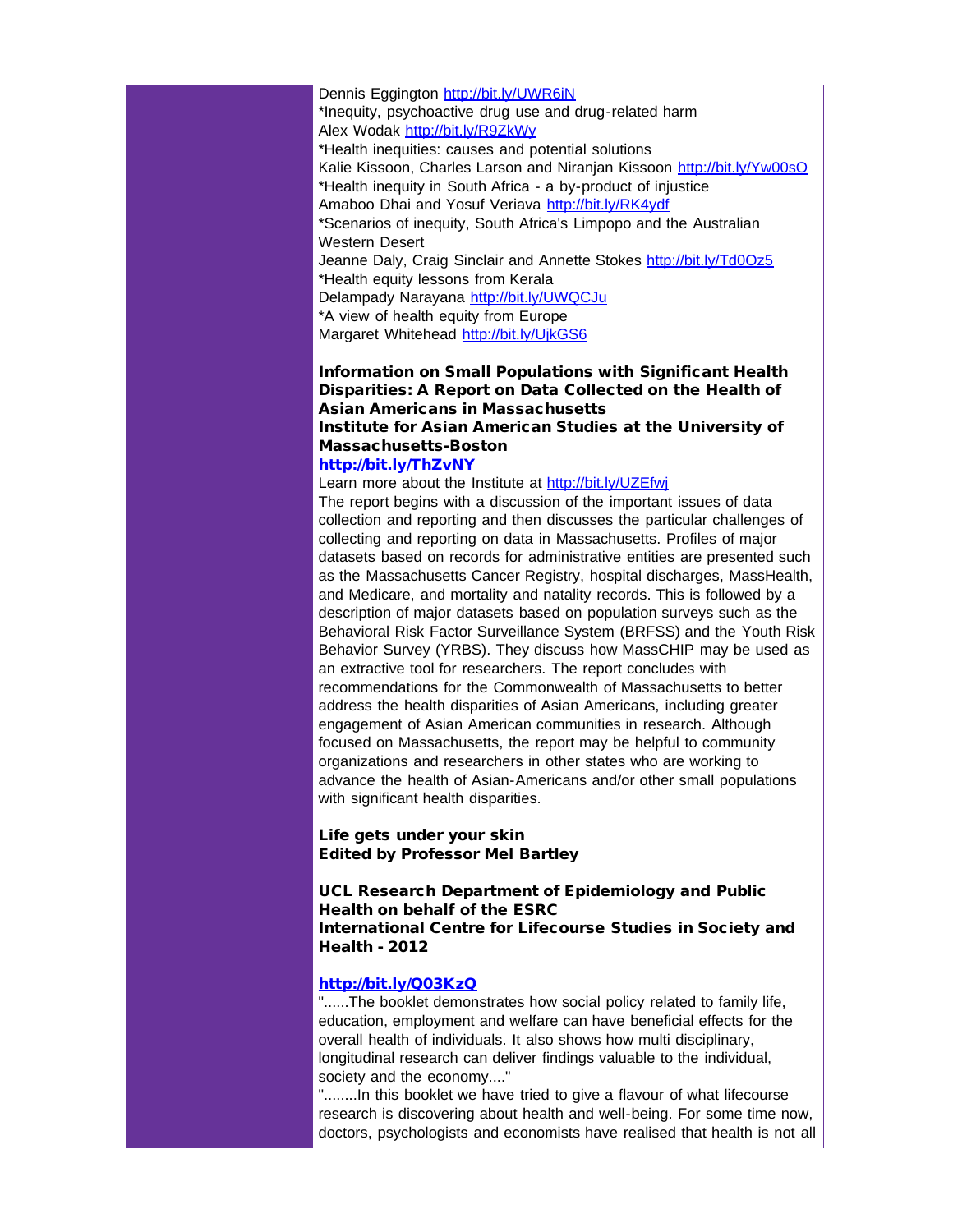about biology, and happiness is not all about money.

There is an interplay between what is around us in our everyday lives and what we bring with us from earlier in life. Children learn more at school when their family environment has prepared them to be 'schoolready'. Many young adults experiment with risk-taking for a while and then move on easily, while others find it harder. We all know some people who are able to 'make the best' of situations, even difficult ones, at home or at work, while others fail to cope. And most of us will know other people who have obvious talents which somehow they just never manage to make much of, who 'snatch defeat from the jaws of victory'. By looking across the whole of the lifecourse at how biological, economic and psychological factors influence each other, we are just beginning to understand why individuals are the way they are. Of course everyone is fascinated to understand themselves and those close to them. We watch TV soap operas in order to see all these individual life stories in a less threatening way, because they are not 'real', although they may remind us strongly of our own lives. But the understanding that lifecourse research can achieve has other significance as well. Many of the diseases of ageing have their roots much earlier in life, and are more likely to be prevented by starting early. How much friendlier would our neighbourhoods be if everyone brought with them from childhood the general idea that other people are to be respected and valued? How much more productive would our national economy be if everyone made full use of their talents and abilities? We hope that we have given some flavour of the promise held out by lifecourse research and how it could be applied to the real world..."

### **Others**

#### Health inequalities:

## In conversation with Dennis Raphael Podsocs (podcasts for social workers)

### [http://www.podsocs.com/podcast/health-inequalities/](http://r20.rs6.net/tn.jsp?e=0014xJLtunQVdh1r75SkXXz-96ZMQj6wLt1zhoX_nIjjcLf4e2-Q9d4CZ7bHbRSQLlvog4Mv42P3yERHnqKL8ECB-jjGHhmXT3T-CSdEPh5XW7FeNrjQoB0JfKD3oQGwHd0YjMDvk-MMW7HCRLmtkNfpw==)

So what are health inequalities? How do government policies influence whether we improve a nation's health or make it worse? These and other questions are tackled by Dennis Raphael in this Podsocs episode. Dennis Raphael, PhD, is a Professor of Health Policy and Management at York University in Toronto. The most recent of his over 150 scientific publications have focused on the health effects of income inequality and poverty, the quality of life of communities and individuals, and the impact of government decisions on Canadians' health and well-being. Dr. Raphael is editor of "Social Determinants of Health: Canadian Perspectives" (now in 2nd edition), co-editor of "Staying Alive: Critical Perspectives on Health, Illness, and Health Care" (now in 2nd edition) and author of "Poverty in Canada: Implications for Health and Quality of Life", all published by Canadian Scholars' Press. "Health Promotion and Quality of Life in Canada: Essential Readings", an edited collection was released in January 2010 and "About Canada: Health and Illness" has been published by Fernwood Publishers. "Social Determinants of Health: The Canadian Facts" (co-author) is a primer for the Canadian public has been downloaded over 100,000 times. His latest book "Tackling Health Inequalities: Lessons from International Experiences" was published November 1, 2012. Get a free copy of Social Determinants of Health: The Canadian Facts at [http://thecanadianfacts.org](http://r20.rs6.net/tn.jsp?e=0014xJLtunQVdjeKFbUcMWha5lwdieiLNQz9l_ad_2OsJYLYXevgES6p4E_RaQ3cACXkvP8HXJemept8ZrZhwkxhotvSTkM96qOrYnZJ2Oa6bqYneYlMtfPvg==).

Measuring Health Disparities Michigan Public Health Training Center Social Epidemiology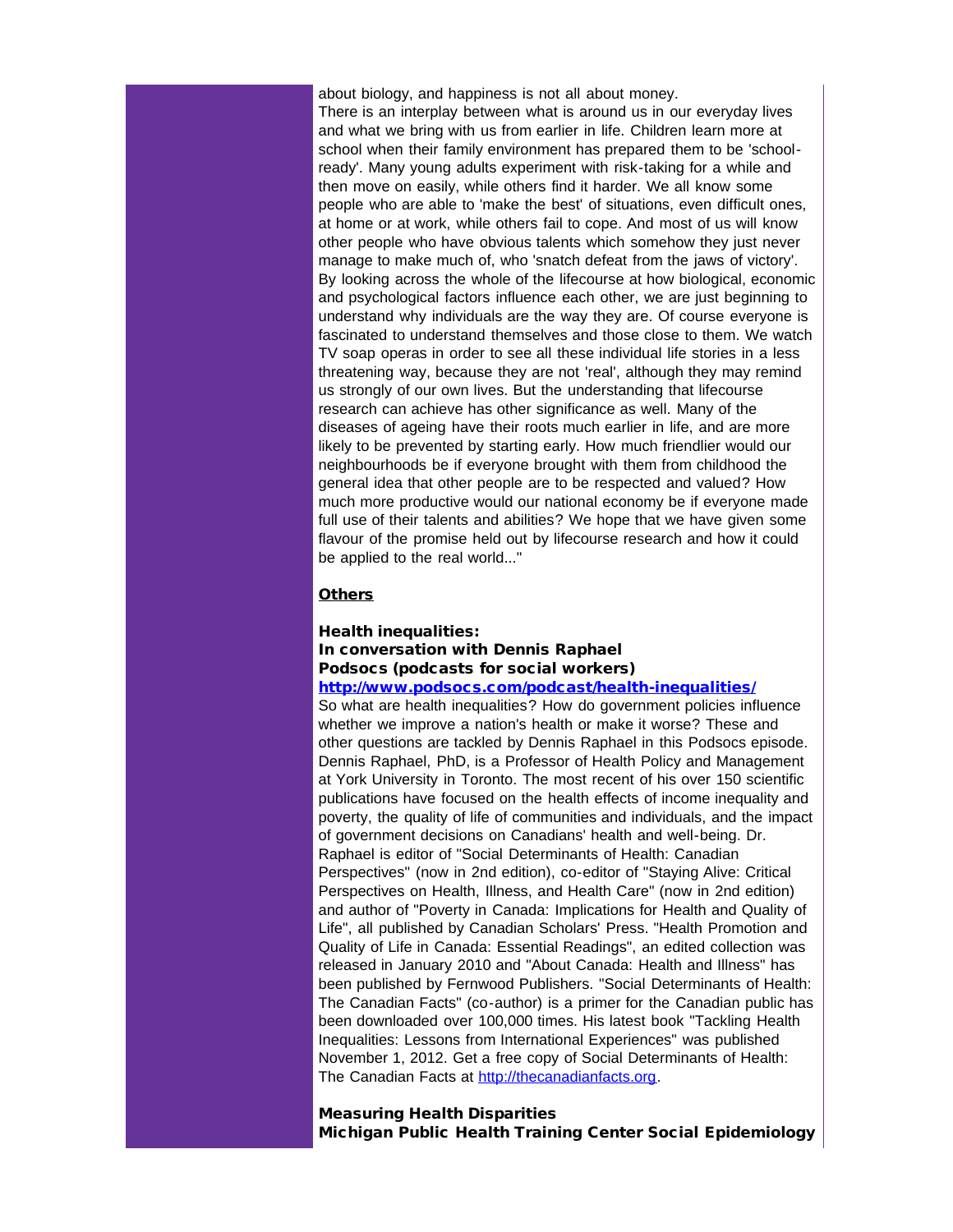## and Population Health Instructors John W. Lynch, Sam Harper

## [http://bit.ly/XCzugt](http://r20.rs6.net/tn.jsp?e=0014xJLtunQVdh6XCOsNVhp4TQvQ1ZVwc9WbwsEPvh7UuanohYUua3J4sc5l_KTOaNfXDD0xb5xltc9H_kMtgKGC7hEPsTPa3ZAUfXkujaDkGM=)

This course has been made possible through funding from the Health Resources and Services Administration, Centers for Disease Control and Prevention, Michigan Public Health Training Center, Center for Social Epidemiology and Population Health, and Prevention Research Center of Michigan

Cost No Charge Downloadable computer file - before you can download the course, you will need to register. Once registered, you will be able to immediately install it on your hard drive.

The course is password-protected.

\*File size is 68.2 MB and will take about five minutes to download with a high-speed bandwidth.

\*To obtain course password, click here[.http://bit.ly/PSrJQk](http://r20.rs6.net/tn.jsp?e=0014xJLtunQVdjT7yzmc9veec84cRo56UQ7QQdSsDyp9743_RAvOXQy7hEcPgJYgHkst5cLeXg-bBHbhPZ9bja5lQZTyF2qMEZyEvbxPE4ddxw=) (There is a link to obtain the password, once you begin the computer-based course.) \*Installation instructions. This computer-based course is PC-based and not Macintosh-compatible.

Course Description: This interactive course focuses on some basic issues for public health practice -- how to understand, define and measure health disparity. This course examines the language of health disparity to come to some common understanding of what that term means, explains key measures of health disparity and shows how to calculate them. This computer-based course provides a durable tool that is useful to daily activities in the practice of public health. The material is divided into four content sections. Parts I and II review what health disparities are, how they are defined, and provide an overview of common issues faced in measuring health disparities. Parts III and IV introduce users to a range of health disparity measures, providing advantages and disadvantages of each, and discuss how best to use different measures to communicate and evaluate health disparity in our communities.

Learning Objectives: By the end of the first content section (which includes Part I What are Health Disparities? and Part II Issues in Measuring Health Disparities), you will be able to:

\*Identify the dimensions of health disparity

\*List three definitions of health disparity

\*Interpret health disparity in graphical representations of data \*Explain relative and absolute disparity

\*Describe how reference groups can affect disparity measurement By the end of the second content section (which includes Part III Measures of Health Disparities and Part IV Analytic Steps in Measuring Health Disparity), you will be able to:

\*Describe at least three complex measures of health disparities \*List strengths and weaknesses of at least three health disparity measures

\*Summarize the analytic steps in measuring health disparity Course Methodology

This course, while self-paced, can be expected to take between two to three hours to complete. The various health disparity measures are explained with interactive slides and audio commentary. Real-world examples illustrate concepts and carefully thought-out exercises help build knowledge.